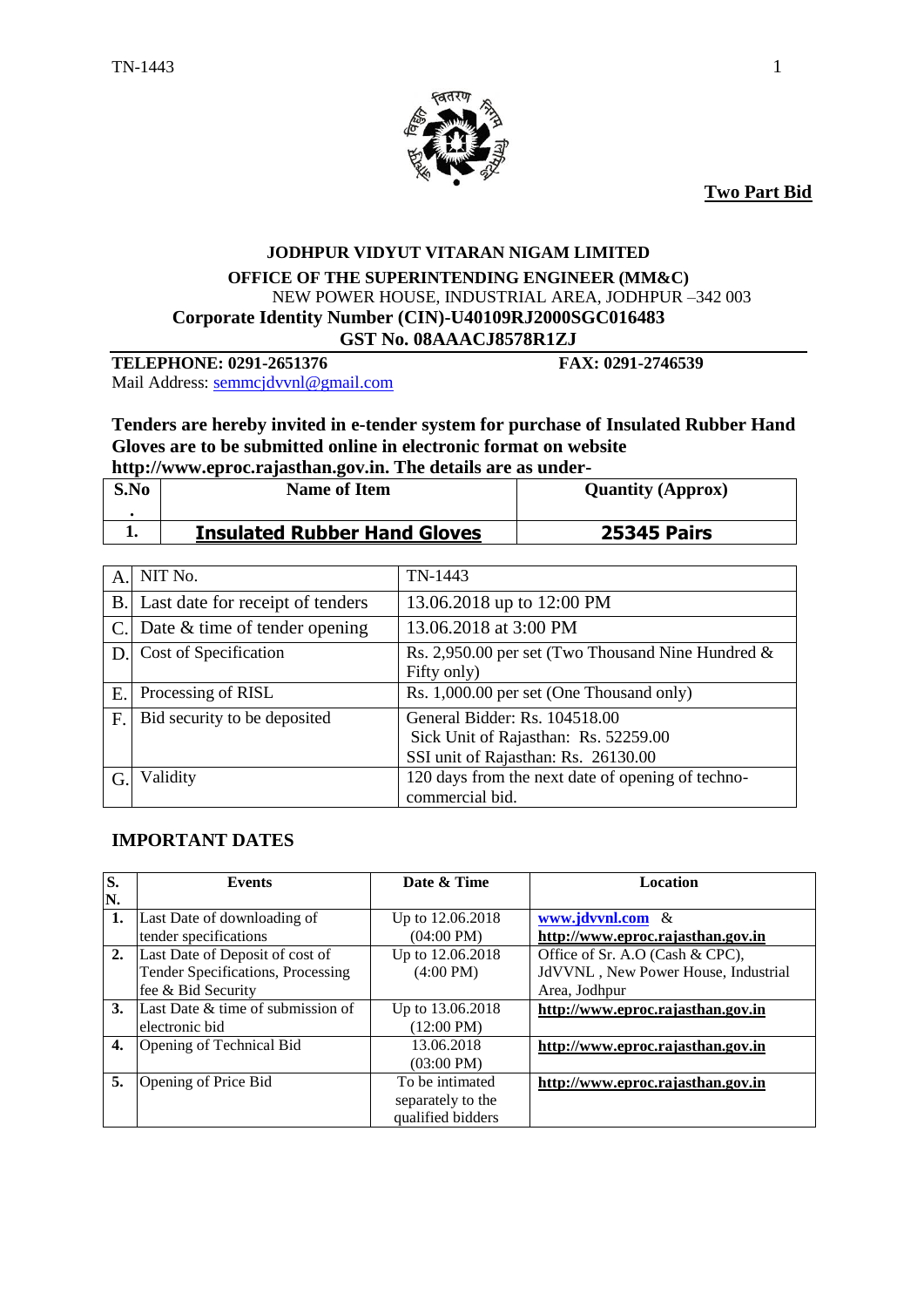| Section-I                | <b>Instructions to Bidder</b>                                                                                          |                                                                                      |
|--------------------------|------------------------------------------------------------------------------------------------------------------------|--------------------------------------------------------------------------------------|
| Section-II               | General Conditions of Contract                                                                                         |                                                                                      |
| Section-III              | Technical Specification for Insulated Rubber Hand<br>Gloves                                                            |                                                                                      |
| Schedule-I               | Schedule of Requirement                                                                                                |                                                                                      |
| Schedule-III A           | Pre Qualification Requirement (PQR)                                                                                    |                                                                                      |
| Schedule-IV              | Price Schedule (Bill of Quantity)                                                                                      | <b>BOQ</b> enclosed                                                                  |
| Schedule IV A            | Details of tendered quantity, quantity offered along<br>with justification with reference to qualifying<br>Requirement | The Bidder is required to justify quantity<br>offered as per qualifying Requirement. |
| Schedule V               | Guaranteed Technical Particulars Of Insulated Rubber<br><b>Hand Gloves</b>                                             |                                                                                      |
| Schedule VI A            | Departure from the requirement of Technical<br>Specification.                                                          |                                                                                      |
| Schedule VI <sub>B</sub> | Departure from commercial terms & conditions of<br>specification                                                       |                                                                                      |
| Schedule VII             | List of Past supplies                                                                                                  |                                                                                      |
| Schedule VII A           | C.A. Certificate for Quantity Justification                                                                            |                                                                                      |
| Schedule VIII            | Delivery schedule                                                                                                      |                                                                                      |
| Schedule IX              | List of equipment & technical hands available with the<br>tendering firm.                                              |                                                                                      |
| Schedule X               | General Particulars about the tender in brief.                                                                         |                                                                                      |
| Schedule XI              | Format of Affidavit for Rajasthan MSME                                                                                 |                                                                                      |
| General                  | Amendments in ITB & GCC                                                                                                |                                                                                      |
| Appendix-A               | Performa for Bank Guarantee in lieu of Bid Security                                                                    |                                                                                      |

**INDEX**

1. Tender documents will be made available on e-Tendering portal [www.eproc.rajasthan.gov.in](http://www.eproc.rajasthan.gov.in/) The bidders, in their own interest are requested to read very carefully the tender document before submitting the bid only through online on website [www.eproc.rajasthan.gov.in](http://www.eproc.rajasthan.gov.in/) . The bidders can download bid up to 04:00 p.m. one day prior to schedule date of opening of respective bid mentioned above documents and submit their bids online up to 12:00 p.m. on schedule of respective bid mentioned above.

- 2. Eligible bidders should submit their bid well in advance instead of waiting till last date JdVVNL will not be responsible for non-submission of bids due to any website related problems.
- 3. The cost of Tender specification **Rs. 2950/-** (Non-Refundable) to be paid by Demand Draft in Favour of the Sr. Accounts officer(Cash & CPC), JdVVNL, Jodhpur and tender processing fees Rs. **1000/-** shall be payable by demand draft in favour of The Managing Director RISL, JODHPUR ( Non- Refundable). The bidders are required to deposit all these payments in the office of the SE(MM&C), JdVVNL, Jodhpur up to 4.00 PM one day prior to date of tendering otherwise their bids are liable to be rejected.
- 4. The Bid Security amount (as applicable) to be paid by demand draft/banker"s cheque in favous of SR.AO(CASH & CPC), JDVVNL, Jodhpur (Payable at jodhpur) 342003 **up to 4.00 p.m upto one WORKING day prior to schedule date of opening** of respective bid or Bank guarantee, in specified format, of a scheduled bank in favour of superintending Engineer (MM&C), JDVVNL, Jodhpur be deposited to the Sr. Accounts Officer (MM&C), JdVVNL, New Power House, Industrial Area,Jodhpur-342003 **up to 4.00 p.m. up to one WORKING day prior to schedule date of opening** of respective bid and obtain a receipt/acknowledgement thereof. No other mode of deposit shall be accepted. At the time of depositing the Bid Security amount or Bank Guarantee, the bidder shall also furnish self attested and duly attested by Notary, the documentary evidence of SSI unit of Rajasthan or of sick unit (as applicable) along with affidavit as per schedule X on Non-Judicial Stamp of Rs. 100/-.

The Bank Guarantee against Bid Security be issued by Nationalized / Scheduled Bank. The same may be accepted after confirmation by issuing Bank. If any Bid Security Bank Guarantee not is proper format / not confirmed by the issuing Bank the same would not be accepted and the bidder would be immediately shorted out from bid process.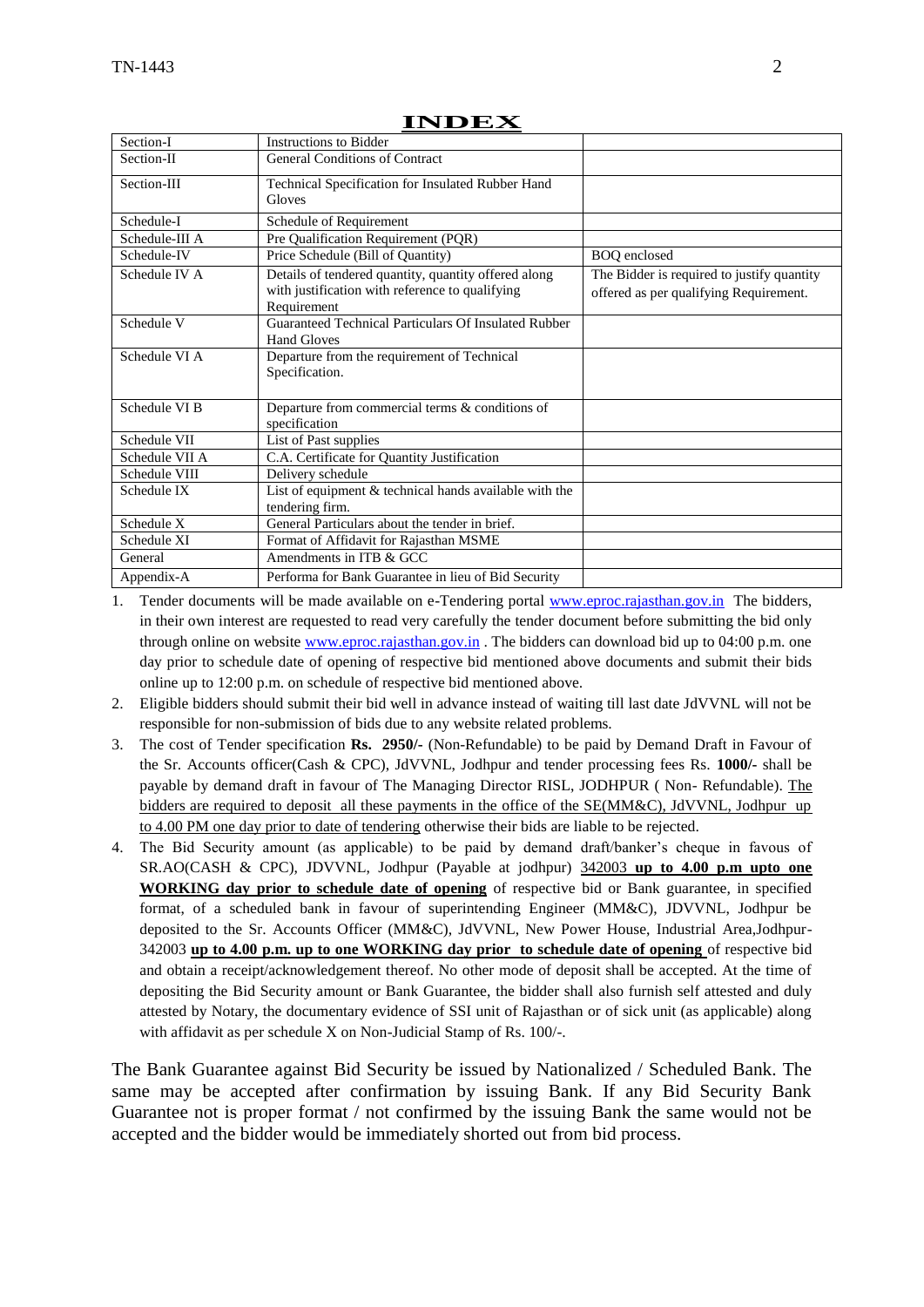## **SECTION-III**

## **TECHINICAL SPECIFICATION & SCHEDULE OF REQUIREMENT OF INSULATED RUBBER HAND GLOVES AGAINST TN - 1443**

## **1. SCOPE:**

This specification covers the design, manufacturing, testing at manufacturer's works before dispatch, supply and delivery of Insulated Rubber Hand Gloves at our Nigam stores.

## **2. SCHEDULE OF REQUIREMENT:**

| S.No | <b>PARTICULARS</b>                                                                                                | <b>QUANTITY REQUIRED</b> |
|------|-------------------------------------------------------------------------------------------------------------------|--------------------------|
|      | <b>Insulated Rubber Hand Gloves tested up to</b><br>1. 10000 Volts & Working potential up to 1100<br><b>Volts</b> | <b>25345 pairs</b>       |

## **Note: -**

**A. The quantity mentioned above are tentative and may be increased / decreased as per requirement while finalizing the tender.**

**B. The ordered quantity may be reduced, if during the mid term review it is found that no further procurement is required.**

## **3. STANDARDS FOR MATERIAL:**

- i. Insulated Rubber Hand Gloves shall be manufactured and tested up to 10000 Volts & Working potential up to 1100 Volts in accordance with the relevant standard.
- ii. Insulated Rubber Hand Gloves of superior quality are required for use in Rural / Urban areas of Jodhpur Discom for protection of serviceman and lineman from electric shock while working on energized lines and equipments.
- iii. Rubber hand gloves shall be of soft quality, seamless latex, shock proof and manufactured & tested in accordance with type two of IS: 4770 / 1991 with latest amendment are required.
- iv. Hand gloves shall be made from natural or synthetic rubber by dipping process.
- v. There should be no joints in the gloves.
- vi. Hand Gloves shall have a smooth surface and both inner & outer surfaces shall be free from visual defects like patches, blisters, porosity, embedded, foreign matter or other physical defects.
- vii. The hand gloves shall be of Cream colour only.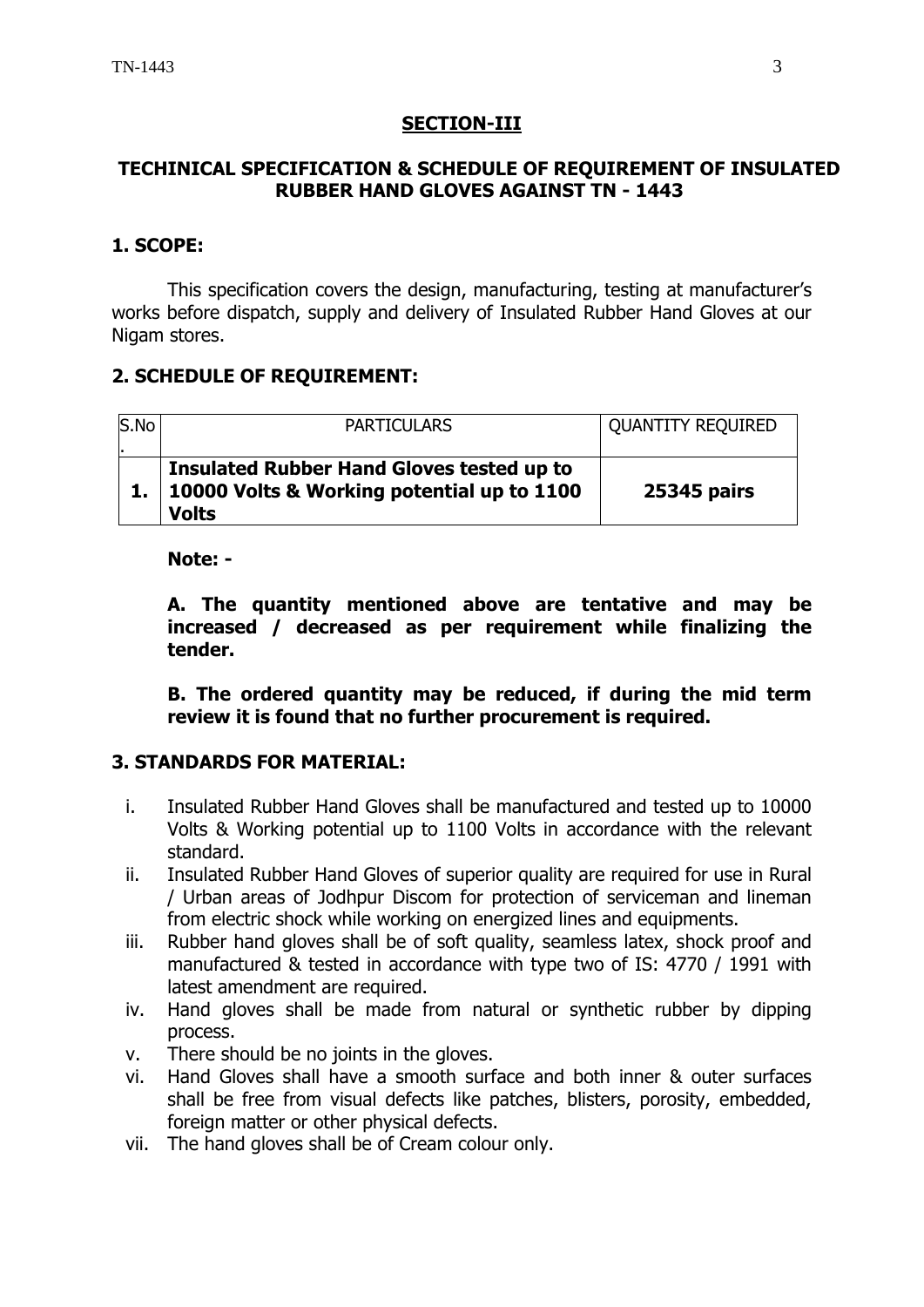- viii. The hand gloves shall be of gauntlet type and cuff edges shall be finished with a roll or rubber re-enforcing strip.
	- ix. The hand gloves shall be of curve finger type.

## **4. MARKING:**

Each Insulated Rubber Hand Gloves shall be marked with the following: -

- i. Size & type of gloves.
- ii. Maximum working potential (1100 V) followed by word "Working" in bracket.
- iii. Manufacturer's name or recognized trade mark, if any.
- iv. Month & Year of manufacture.
- v. TN 1443.
- vi. JDVVNL.
- vii. Confirming to ISS: 4770 / 1991.

Each hand glove shall be tested as per routine test of IS: 4770 (Latest amended) and mark "TESTED" shall be marked. The marking should be at the backside of the glove, shall be legible and permanent and shall not impair the quality of gloves.

## **5. PACKING:**

The packing should able to withstand rough handling during transit of material at various destinations. Each pair of hand gloves shall be suitably and properly packed in polythene bags. Any other mode of packing superior to above as per manufacturer's standard practice may also be agreed too. 100 – 150 pairs of hand gloves shall be packed in one wooden box / container or as per manufacturer's standard practice

## **6. GUARANTEED TECHNICAL PARTICULARS:**

The tenderer shall furnish complete Guaranteed and other Technical Particulars of material offered by him as per Schedule- V.

## **7. SAMPLES:**

**The bidder shall deposit 2 No. sample of tendered item, along with dimensional drawing indicating all dimensions and thickness along with Bid to ACOS, JdVVNL, Jodhpur under an intimation to this office i.e. purchaser.** The sample shall be checked thereafter for visual examination and checking / verification of dimensions, thickness etc. as per specification / GTP / Drawing at CTL.

The ACOS, Jodhpur Discom, Jodhpur shall accept the sample after getting written direction from the SE (MM&C), Jodhpur Discom, Jodhpur.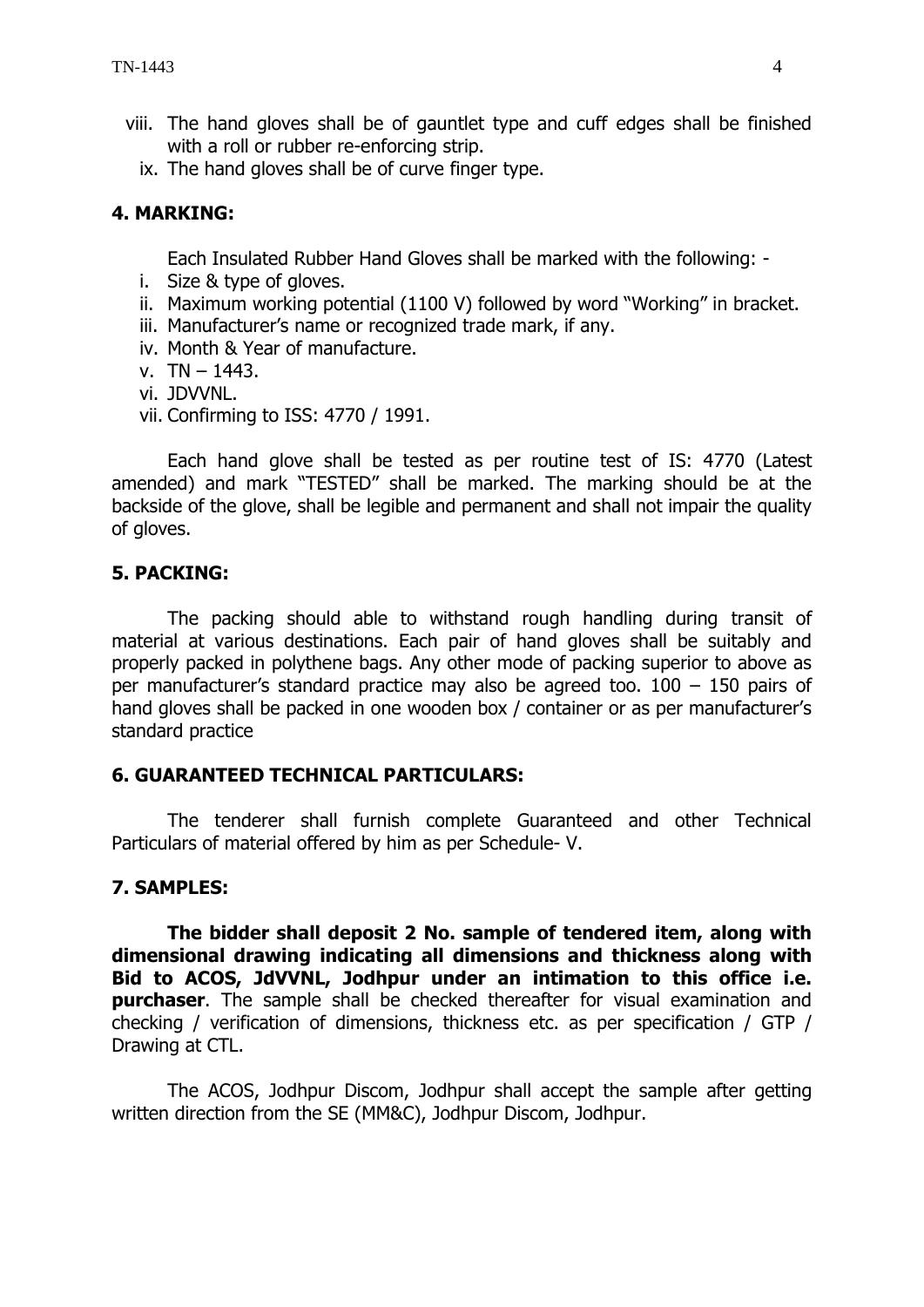## **8. TYPE TEST CERTIFICATES:**

Along with tender necessary type test certificates (not older than five years from date of opening of tender) from any CPRI/ERDA/NABL accredited test lab is required for offered material.

## **9. DELIVERY SCHEDULE**:

The maximum commencement period allowed shall be 30 days from the date of receipt of purchase order and entire ordered quantity shall be completed in **2 (Two)** month thereafter.

## **10. INSPECTION & TESTING:**

Inspection & Testing shall be as per provision of IS: 4770 / 1991 with latest amendment / Guaranteed technical particulars of PO.

The supplier should satisfy themselves that the stores are in accordance with the terms of the contract and fully confirm to required specification by carrying out a thorough pre-inspection of each quota before tending the same for inspection to the Inspecting officer / Inspecting agency nominated by the purchaser. Such preinspection on the part of suppliers would minimize the chances of rejection in inspection.

The material shall be tested & inspected by an authorized Inspecting officer / Inspecting agency nominated by the purchaser before dispatch. Samples shall be drawn for Inspection / Testing as per provisions of relevant IS / Purchase Order. The purchaser reserves the right to get the material tested in any testing laboratory before dispatch.

## **11. DEVIATION FROM SPECIFICATION:**

Should the tenderer wish to depart from specification in any respect, he should clearly state such departures indicating the reasons thereof. Unless deviation is approved in writing, the departmental specification will hold good and shall be binding on the supplier.

## **12. PRICE:**

The prices shall be quoted in Rs. per pair on F.O.R. destination basis in the manner detailed in schedule of Prices (Schedule-IV) indicating details of ex-works price, freight & Insurance charges and GST for delivery at our stores. The offers in which prices have not been quoted in prescribed manner are liable to rejection.

The prices are on FIRM basis. The tenders offered with prices on variable basis are likely to be ignored.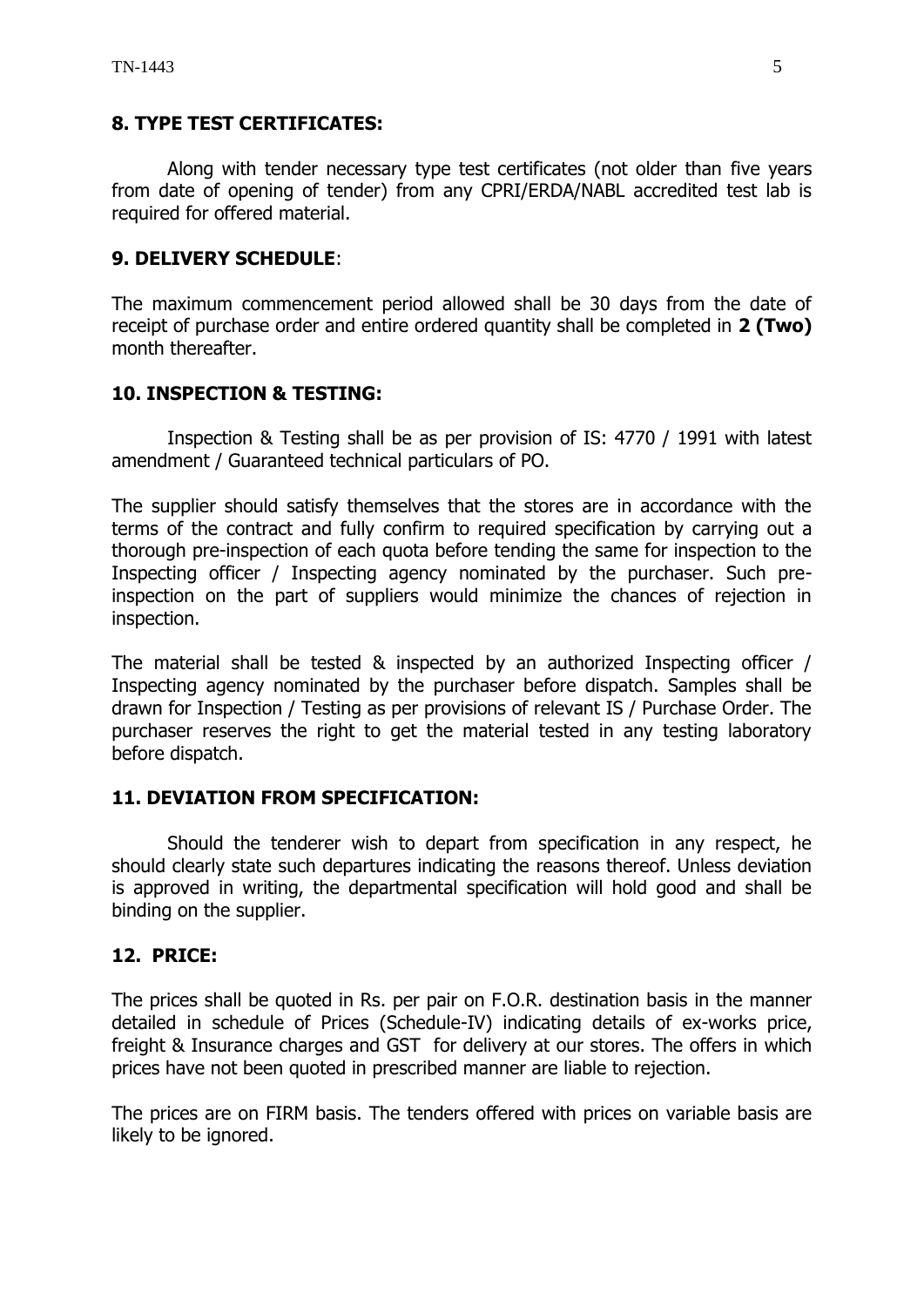## **13. TENDERS:**

Tenderers shall furnish complete particulars of the material offered by them in regard to this specification and submit the same with their tender in single copy. Failure to do so or any incomplete entry therein may prevent a tender from being considered.

## **14. GENERAL**

The bidder should be manufacturer and/ or authorized distributor / sole selling agent/dealer of Insulated Rubber Hand Gloves. The tenders received without complete details required as per enclosed forms/schedules are liable to be rejected.

## **15. PREFERENCE:**

The offers for standard make bearing ISI certification mark shall be preferred.

**16.** As GST act has been effected from 01.07.2017, therefore, BOQ has been prepared accordingly with applicability of GST. Further, old tax structure wherever appearing in ITB/GCC/Specification may be replaced by GST as per notification.

Further, GST registration number of Jodhpur Discom is 08AAACJ8578R1ZJ

## 17. **ADDITIONAL ORDER**

Repeat order for additional quantities upto 50% of original ordered quantities, may be placed by the Nigam on the same rates , terms and conditions given in the contract.

**18.** Every Micro, Small & Medium enterprises of Rajasthan shall be required to submit an affidavit in schedule-XI, along with duly filled bid document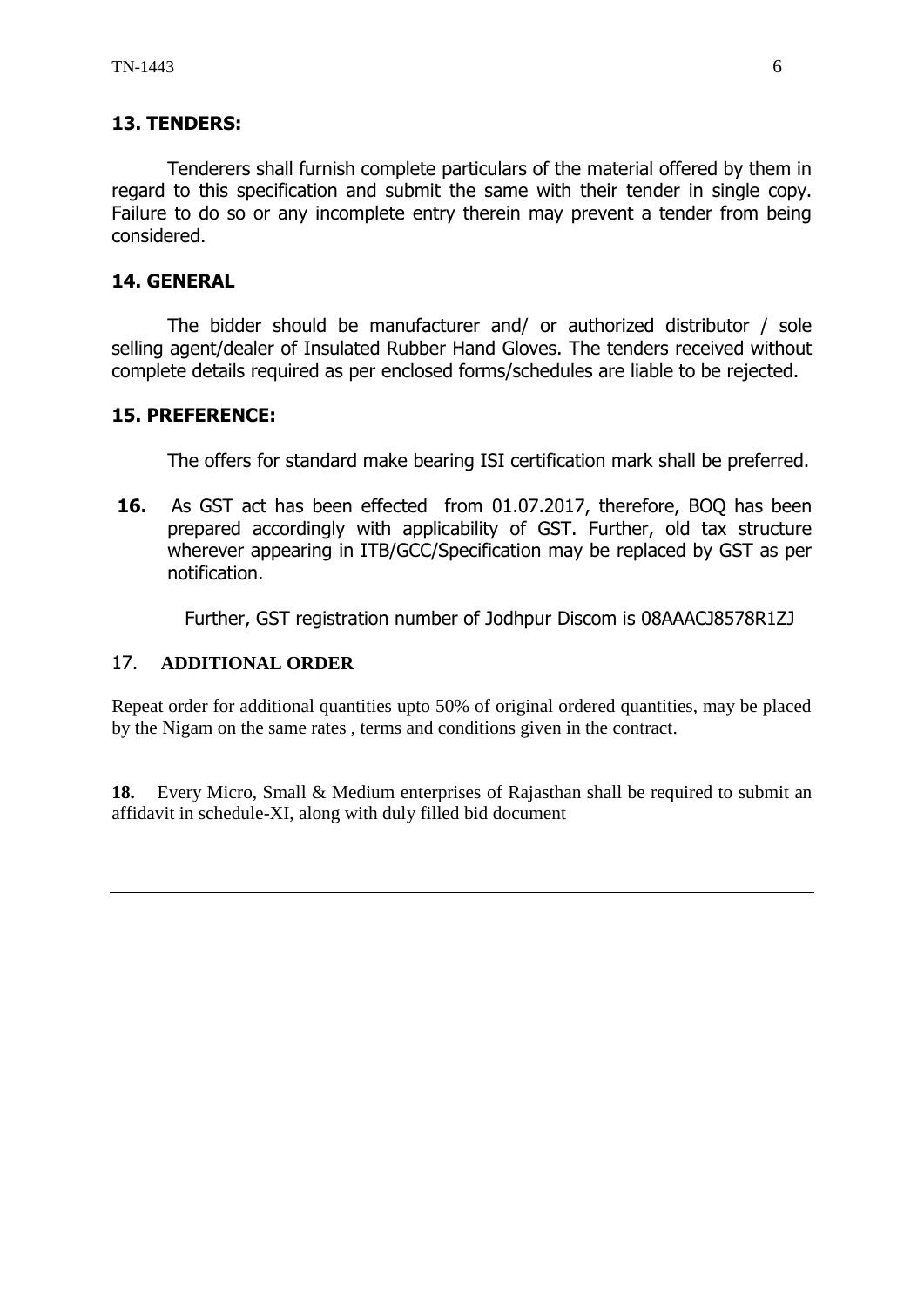## **SCHEDULE-I**

STATEMENT SHOWING THE REQUIREMENT OF INSULATED RUBBER HAND GLOVES AGAINST TN-1443

| S.No. | <b>ITEM</b>                         | Provisional<br>qty. in pairs. | Remarks |
|-------|-------------------------------------|-------------------------------|---------|
|       | <b>INSULATED RUBBER HAND GLOVES</b> | 25345                         |         |
|       | <b>Total</b>                        | 25345                         |         |

**Note:** The quantity indicated above is only provisional and the purchaser reserves the right to either revise the same or purchase any ratio in any number as per requirement at the time of deciding the tender.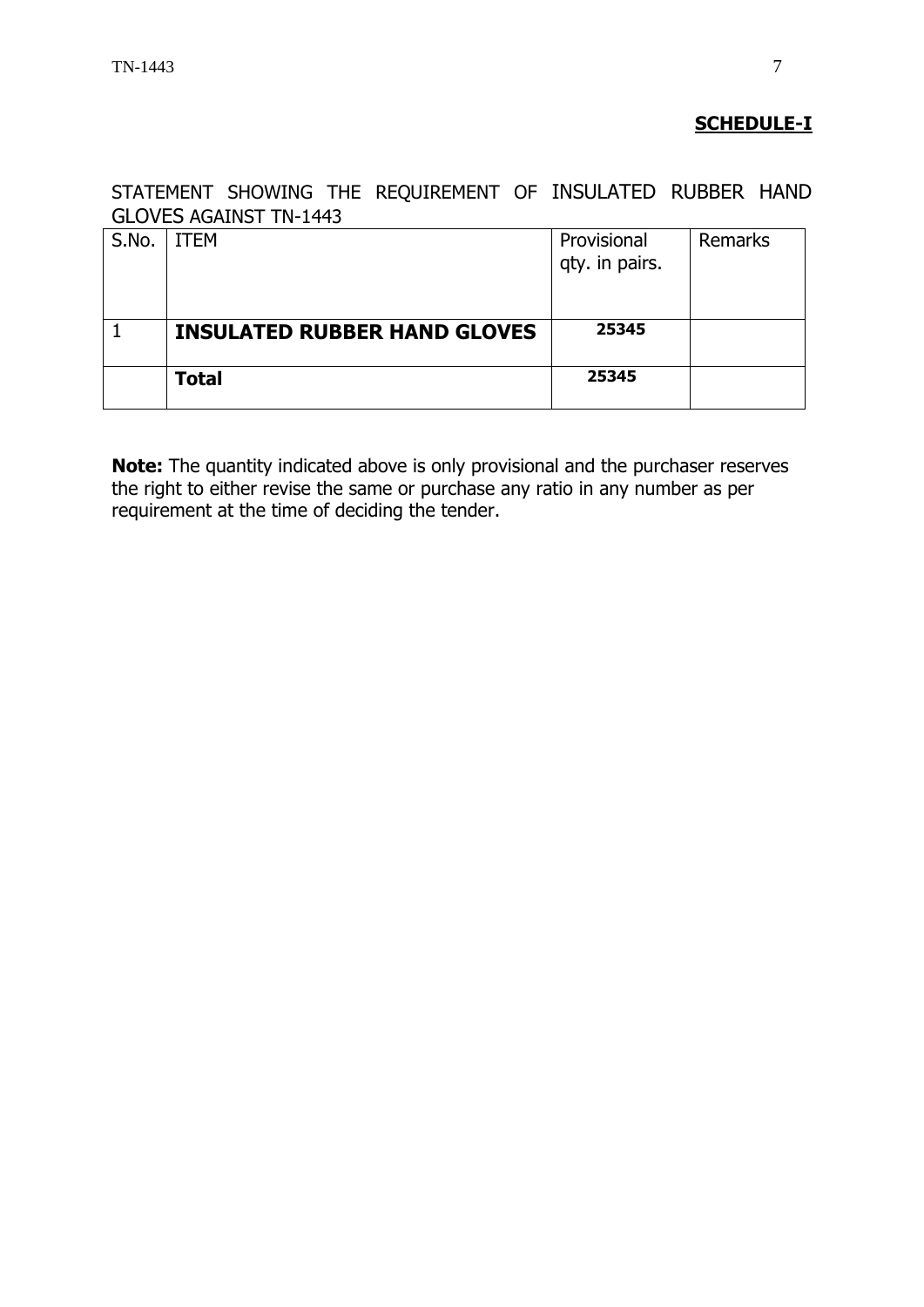#### **Schedule-III-A**

#### **QUALIFICATION REQUIREMENT**

The bidder should fulfill following qualifying requirements for successful participation in the tender along with relevant documentary evidence supporting each qualifying requirement without which the offer shall be considered non-responsive  $\&$ rejected.

#### 1.0 **STATUS OF BIDDER:-**

- a) The bidder should be manufacturer and/ or authorized distributor / sole selling agent/dealer of offered items.
- b) Old/ New suppliers:- Any bidder located within or outside the state of Rajasthan has participated for the first time in a particular Discom & meeting minimum qualification requirement and has supplied the tendered material/or of higher rating in other utility shall be treated as an old supplier. Rajasthan"s firms although supplied in past but not meeting minimum quantity supplied criterion including altogether new units which have not supplied any quantity but having adequate & required manufacturing and testing facility and technical know-how of the tendered material shall be considered as new firms and would be eligible for trial order only. In case of supply made to the licensed power utility outside India, the C.A. certificate furnished by firm shall be considered.

#### 2.0 **PAST SUPPLY & PERFORMANCE CRITERIA**:-

The bidder shall meet both past supply and performance criteria as detailed below for opening of tenders:-

## **2.01 PAST SUPPLY:-**

- 2.01.1 The bidder is required to quote for minimum **10%** of tendered quantity failing which their offer may be considered Non-Responsive.
- 2.01.2 The bidder should have designed, manufactured / fabricated, tested and supplied to utility / Discoms / Govt. Departments at least 2 X QQ (QQ being the quoted quantity) of similar item / higher rating of tendered material / equipment in last 3 financial years from the date of opening of technical-commercial bid.
- **Note:** Requirement of quantity manufactured, minimum quantity to be offered and amount of Bank Guarantee to be furnished in absence of test certificate shall be reduced to 25% for Rajasthan based units.
- 2.01.3 In support of fulfillment of the past supply criteria, the bidder shall furnish documentary evidence in the form of certificate from Chartered Accountant in the enclosed prescribed proforma only. This prescribed proforma should be furnished either in original or copy duly attested by Notary. The bidder shall also sign and affix seal on the C.A. Certificate. The certificate should have membership number with the name & address of the chartered accountant.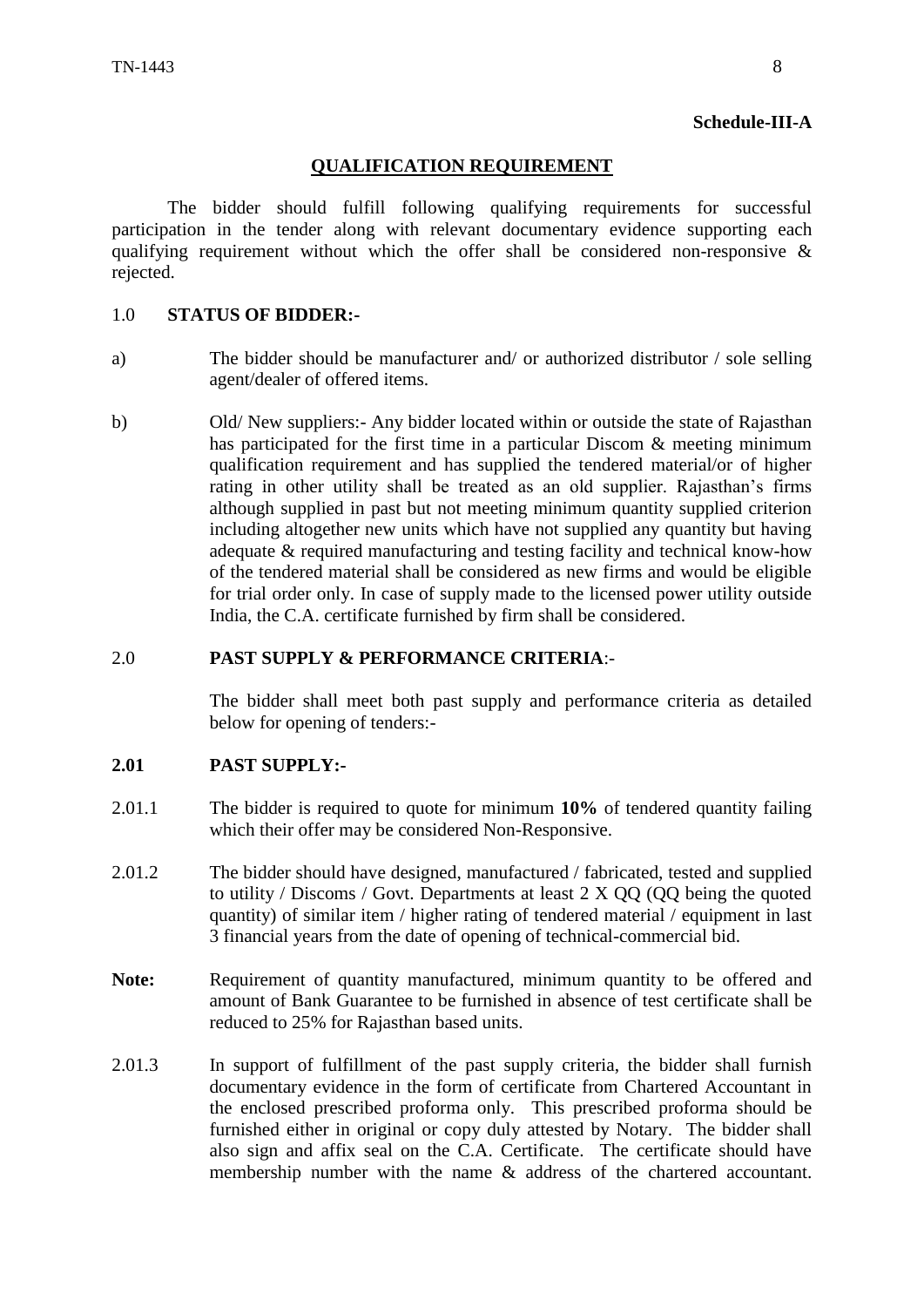Certificate should clearly indicate the quantity supplied, period of supply, voltage Class, Rating of the Transformer etc. in the format prescribed, any deviation to format or information diverted format, will not be considered and rejected.

Note:-The material supplied and accepted for same/higher rating for Turnkey projects to a licensed power utility/Govt. shall be considered for the purpose of evaluating criteria. The certificate given by C.A. shall indicate above quantity separately.

## 2.02 **PERFORMANCE CRITERIA:-**

2.02.1 i) If a bidder has supplied up to 50% of ordered quantity in previous tender up to date of opening of subsequent tender and scheduled delivery period expired, the bid of such bidder will not be opened in the Discom for that item.

> ii) However, if the supplies have been completed for a quantity more than 50% but not completed up to date of opening of subsequent tender and scheduled delivery period expired, the quantity equal to the quantity pending in previous tender for that item shall be reduced from the subsequent tender quantity to be allocated to the bidder.

#### 3.0 **TYPE TEST CRITERIA:-**

3.01 The bidder shall furnish valid and authenticated type test certificates from a Govt. approved / Govt. recognized / NABL Accredited laboratory / ILAC i.e. International Laboratory Accredited Laboratory (in case of foreign laboratory) of similar rating and design of tendered material/ equipment. Such type test certificates should not be older than 5 years as on the date of bid opening. For this purpose date of conducting type test will be considered.

> The type test certificate by in house laboratory of tendering firm even if it is a Govt. approved / Govt. recognized / NABL accredited / ILAC accredited, shall not be accepted, in case of their own tender. This will not apply if tendering firm is Govt. company / public Sector undertaking.

- 3.02 The bidder should furnish documentary evidence in support of the laboratory whose type test have been furnished, that the said laboratory is a Govt. / a Govt. approved / a Govt. recognized / NABL accredited laboratory / ILAC accredited (in case of foreign laboratory).
- 3.03 The type test certificates shall be furnished either in original or copy duly attested by notary.
- 3.04 The bids of only those bidders shall be considered to be meeting the type test criteria who furnishes complete type test certificate with the bid as per above provision.

However, in the following cases the bid of the bidder may be considered meeting the type test criteria if the bidder furnishes an undertaking stating that valid type test certificate from a Govt. / Govt. approved / Govt. recognized /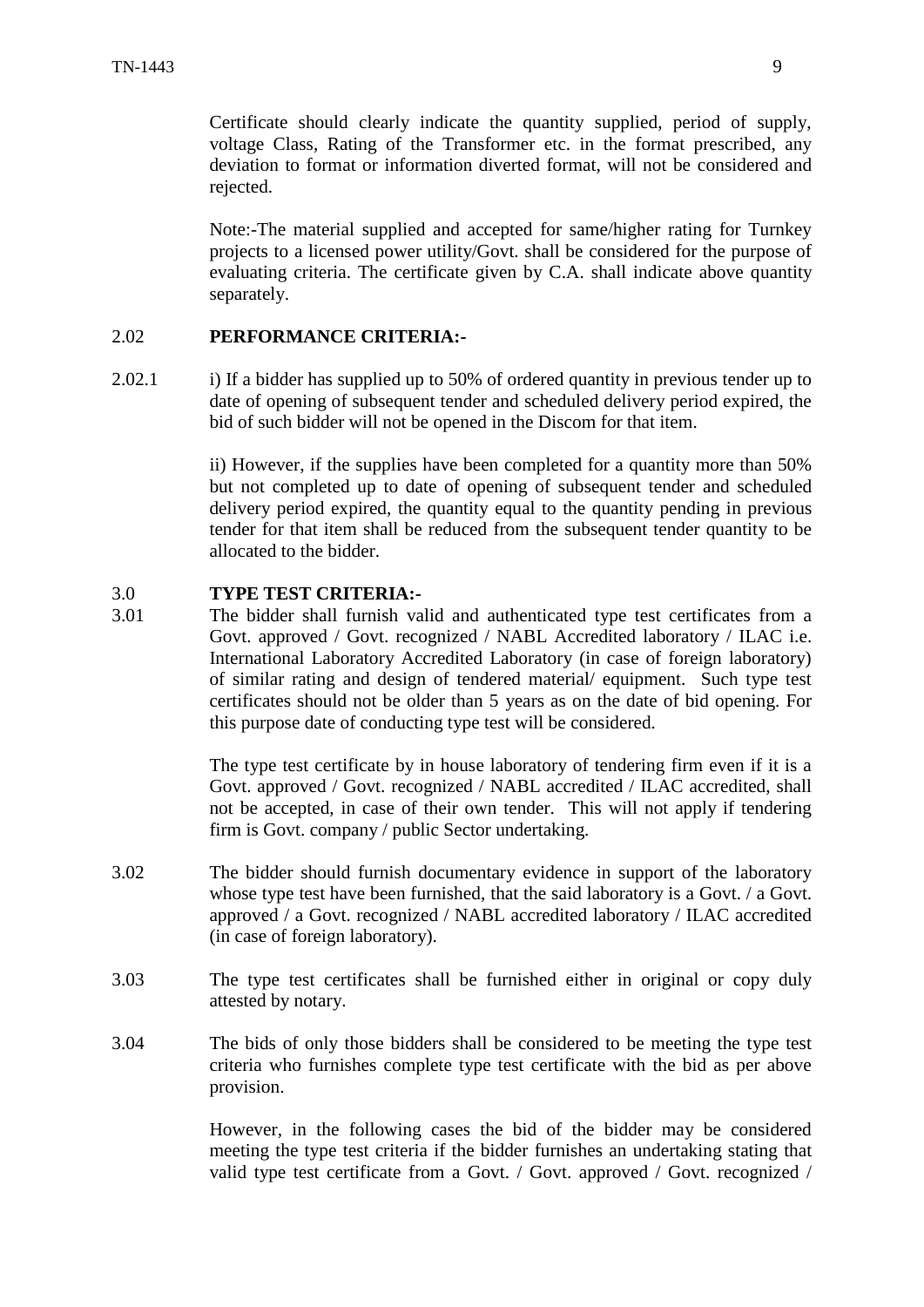NABL accredited / ILAC accredited laboratory shall be furnished from first lot (without asking any delivery extension) along with bank guarantee with the technical bid from a Nationalized / Scheduled Bank in prescribed proforma at Schedule-III C or DD/ Pay Order amounting to Rs.5 Lac / Rs.1.5 Lac / Rs.0.5 Lac in case where the value of the purchase (corresponding to tendered quantity) under consideration is more than 1.5 Crore / up to 1.5 Crore/ Upton 0.5 Crore respectively. The initial validity of Bank Guarantee shall be nine months with claim period of three months in addition.

- i) A new Rajasthan based unit who does not possess valid type tests reports subject to technically competent.
- ii) Where one or more type tests) is/ are older than 5 years.
- iii) Where new type tests have been added in the specification.
- iv) Where some changes in respect of type test procedure of existing type tests have been introduced in the relevant standard.
- v) Where a new item is being purchased by Nigam for the first time.
- vi) The Rajasthan & outside Rajasthan firm who does not possess valid type tests certificates, if type test reports of higher rating are furnished.

#### **4.0 POOR RECORD OF PERFORMANCE AND DELIVERY :**

The bidder who have been black listed in any of the state Discom or with whom business relations have been severed in Jodhpur Discom shall not be considered. Severment of business relations will be done in case of following circumstances for the period and with the recovery mentioned against each:

| i) When vendor does not accept                                          | Forfeiture of EMD/cancellation of vendor                                      |
|-------------------------------------------------------------------------|-------------------------------------------------------------------------------|
| order awarded on its accepted price                                     | registration to recover amount of EMD along with                              |
| and terms and conditions or does not                                    | severment of business relations for three years                               |
| comply with contractual formalities.   from the date of issue of order. |                                                                               |
|                                                                         | ii) When vendor complies with Levy of maximum recovery on account of delay in |
| contractual formalities but does not                                    | delivery along with severment of relations for a                              |
| commence supplies.                                                      | period of 2 years from the date of issue of order or                          |
|                                                                         | in next two bids whichever is later along with                                |
|                                                                         | forfeiture of EMD / cancellation of vendor                                    |
|                                                                         | registration.                                                                 |

## **5.0 (A) Black listing of a firm:**

After having given Show Cause Notice of 30 days, and having established & cogent reasons for blacklisting of the firm as given below, the firm should immediately be blacklisted for a period of 5 years indicating reasons of doing so, in the letter itself, and a copy of such blacklisting should be given to the firm, with the approval of CLPC:-

(i) There are sufficient and strong reasons to believe that the supplier or his employee has been guilty of malpractices such as manhandling/misbehavior with Government official by supplier or his partner/employee, bribery, corruption or abatement of such a offence in a position where he could corrupt Nigam"s official, fraud, vitiating fair tender process including substitution of or interpolation in tender, mis-representation, pilfer-aging or unauthorized use or disposal of Nigam"s material issued for specific work etc.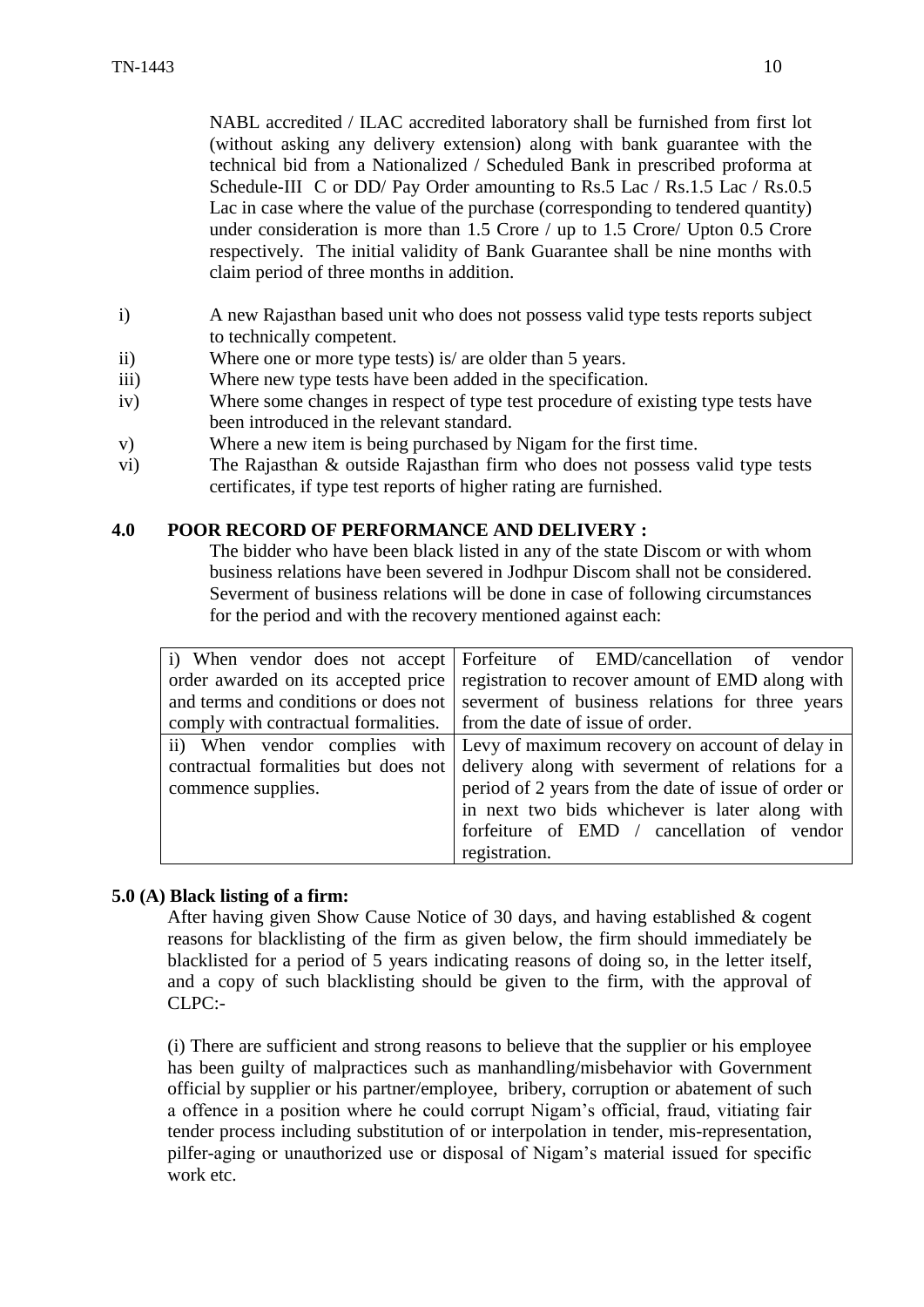(ii) Where a supplier or his partner or his representative has been convicted by a court of Law for offences involving moral turpitude in relation to the business dealing or where security considerations including suspected disloyalty to the Nigam/state so warrant the blacklisting.

(iii) If the State Bureau of Investigation or any other authorized investigating agency recommends for blacklisting after completing the investigation.

Note: - 1 If a supplier after having tendered for a supply or after negotiations gives application voluntarily vitiating the fair tendering process, it shall also tantamount to malpractice.

Note:-2 A register containing the reasons for blacklisting the supplier as also the names of all the partner of the suppliers and the allied concerns coming within the effective influence of the blacklisted supplier will be maintained.

Note: - 3 A register of black listed supplier will be maintained which will not only include suppliers enlisted with the Enlisting Authority but also black listed suppliers in Nigam.

Note :-4 A Black listed supplier (i) shall not be entitled for registration in any of the Discom (ii) shall not be awarded any supply order in future in any Discom during the notified period.(iii) his registration if any shall stand cancelled immediately and his registration security /EMD/S.D. shall stand forfeited. (iv) In case of blacklisting of the firm by any one of Discom for the cogent prescribed reason(s) as stipulated above, the same shall be applicable to all the three Discoms and as a consequence of blacklisting, all the pending orders to that firm, will be cancelled in all three (3) Discoms with immediate effect. However in respect of completed/executed contract G.P. obligations as well as other liabilities shall be fulfilled by the supplier.

#### **(B) Severment of Business relation:**

(a) After having given Show Cause Notice of 30 days, and having established  $\&$ cogent reasons for Severment of business relation as given below, the firm should immediately be severed the business relations for a period of 2 to 3 years indicating reasons of doing so, in the letter itself, and a copy of such severment should be given to the firm, with the approval of CLPC:-

(i) The supplier continuously refuses to pay Nigam dues without showing adequate reasons and where the purchasing authority is satisfied that no reasonable dispute attracting reference to Settlement Committee or Court of Law exists for the supplier"s action of non-supply.

(ii) When vendor does not accept LOI/detailed purchase order awarded on its accepted prices and terms & conditions or does not comply with the contractual formalities.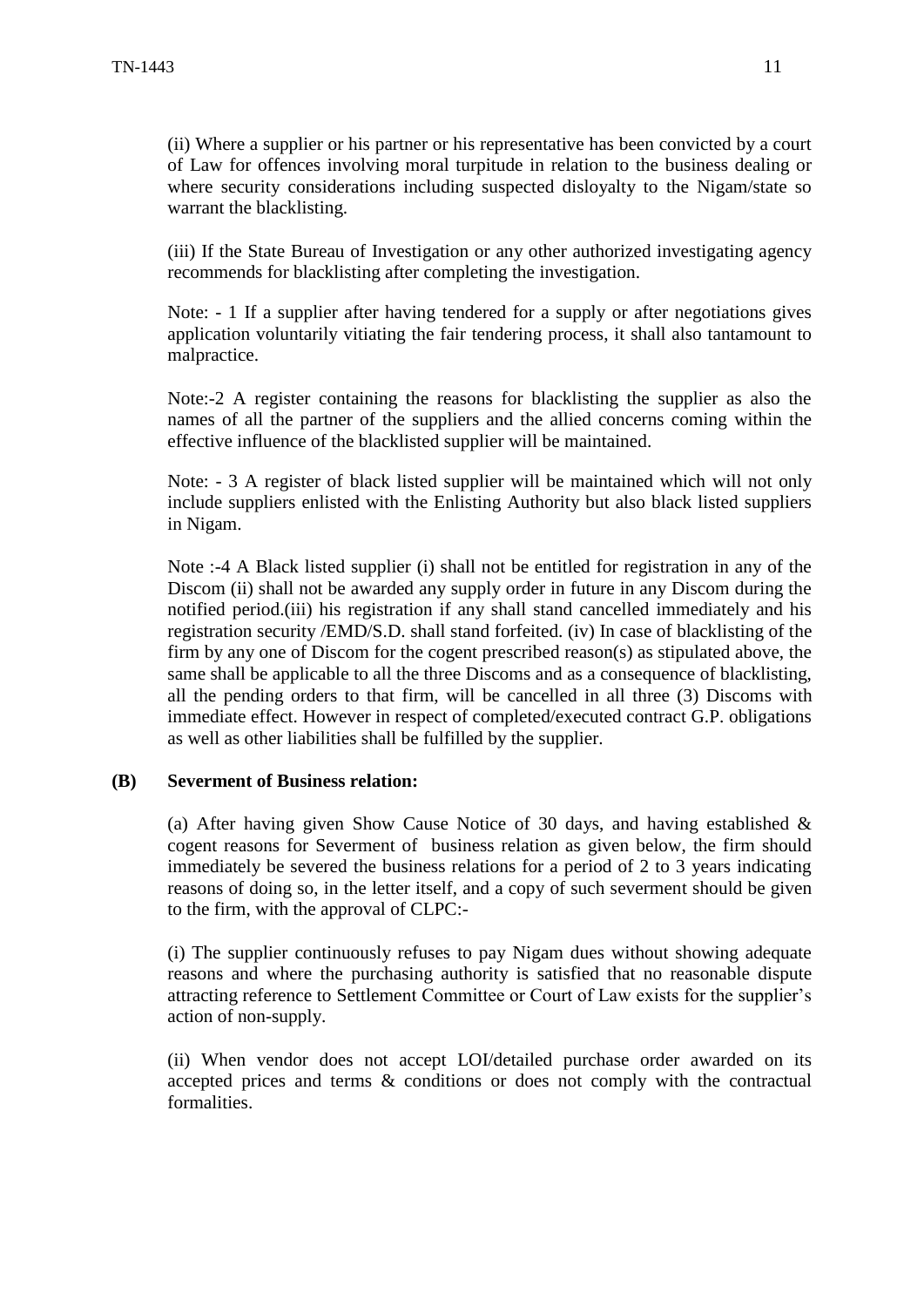(iii) When vendor/supplier who otherwise completed contractual formalities but does not commence supplies on the date of opening of technical bid of the fresh tender/completion of schedule delivery period whichever is later.

**Note-1**-In case supplier does not deposit outstanding dues towards Nigam, even after completion of severment period, the period of severment will continue.

**2.** Severment done purely/ mainly on account of non-deposition of dues against the supplier/vendor/contractor could be lifted by CLPC, if the dues are deposited prior to the expiry of such severment period.

3. Severment done by one Discom for non-supply of material and /or corresponding non-recovery of dues will not be effective in other Discoms except in respect of common purchase cases of three Discom.

4.On severment of business, the EMD/SD/vendor registration security will be forfeited.

5. The orders in execution satisfactorily will not be cancelled other than the order on which severment have been done.

#### **(C) DEBARMENT**

Reasons on which Debarment can be made:-

(i) The competent authority may debar the supplier on account of his performance or other disabilities, if it is no longer considered fit to remain under vendor registration as per his obligation under vendor registration.

(ii) If at any subsequent stage of inspection of firms after award of contract, it is found that firm does not have sufficient tech. staff or required/necessary technical equipments, the purchasing authority can debar the firm for one year or next tenders whichever is later. The debarment will be lifted only on re-inspection of firm's works; the defects noticed earlier are fully rectified to the satisfaction of Nigam**.** 

(iii) When contract agreement executed and supplies commenced but could supply only up to 50% of ordered quantity and scheduled delivery period expired, then the firm can be debarred for one year or next tender whichever is later in that Discom only for that particular item/rating/ capacity/size etc.

(iv) The suppliers who have been awarded contract for supply of material is not adhering to the periodic delivery schedule, the contract awarding authority reserve the right to terminate the contract and may debar the firm in participating in tender for a period of 2 to 3 years.

Note:-1. On debarment, the EMD/ SD/Vendor Registration security shall be forfeited.

Note:-. 2. If the firm is debarred in one Discom for any reasons then the same should not be applicable in other Discom subject to exception that in case of common Discoms purchases such debarment of a firm would be applicable to all three Discoms for that particular item and rating/capacity/size etc.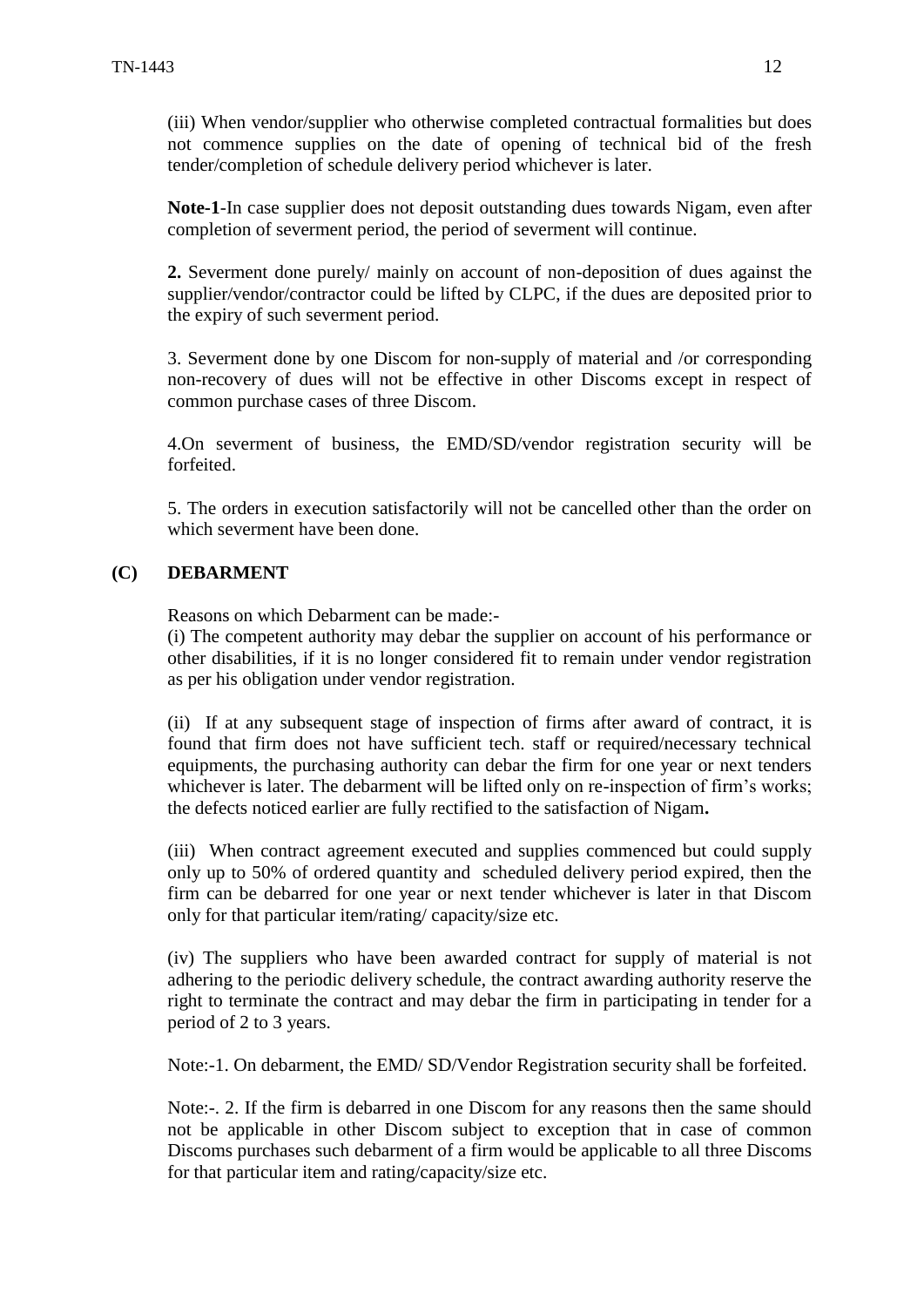Appeal against the order of blacklisting, severment and debarment can be filed before BOD within a period of 3 months from the date of intimation. The letter of appeal will be addressed to the order placing authority. Who will process the case for placing the matter in B.O.D. with in a period 60 days. The BOD may reduce or waive the penalty, if sufficient reasons/supporting documents are furnished by the supplier.

## **GENERAL CONDITIONS : - (ALL CONDITIONS BE DULY SIGNED & SEALED)**

- I) The bidder shall clearly indicate the deviations such as `Technical Deviation & Commercial Deviations" in the prescribed proforma only. The deviations indicated elsewhere in the bid shall not be accepted.
- II) The bidder must clearly fill up each and every particular of guaranteed technical particulars annexed with Technical Specifications otherwise he will be responsible for Technical Non-responsiveness.
- III) All documents required in the prescribed format are to be furnished along with the bid itself only except an attested copy of BIS license (wherever it is required), failing which the bid will be summarily rejected.
- IV) However, a copy of BIS License may be submitted by the bidder up to the official working hours of one working day prior to the schedule / notified date of opening of price bid.

\_\_\_\_\_\_\_\_\_\_\_\_\_\_\_\_\_\_\_\_\_\_\_\_\_\_\_\_\_\_\_\_\_\_\_\_\_\_\_\_\_\_\_\_\_\_\_\_\_\_\_\_\_\_\_\_\_\_\_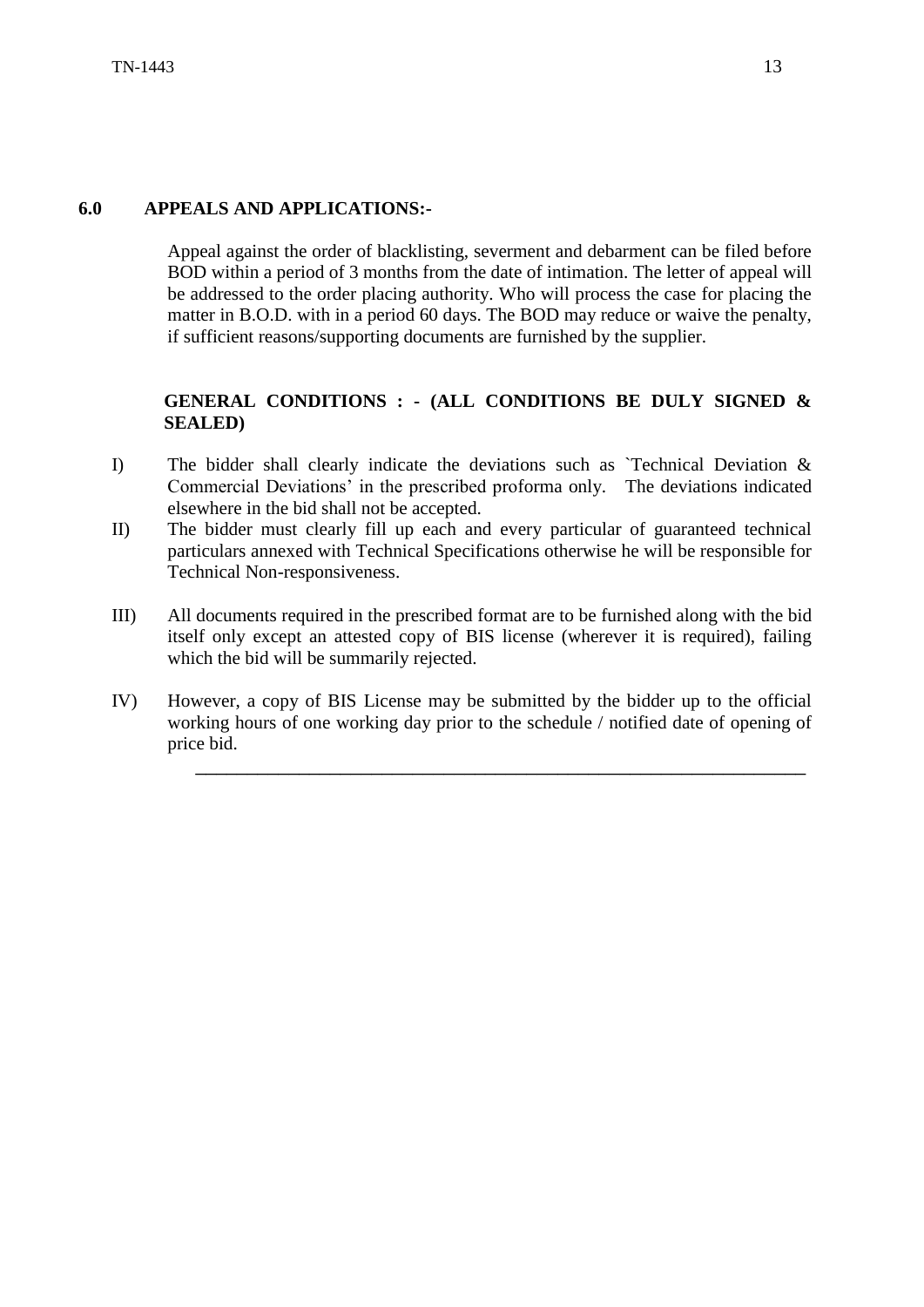## **SCHEDULE-IV-A**

#### **Must be filled-in by the tenderer and attach with technical bid (Part-I)**

To,

The Superintending Engineer (MM&C), Jodhpur Vidyut Vitran Nigam Limited, JODHPUR.

Dear Sir,

With reference to your invitation to tender against specification No. JdVVNL/SE/MM&C/TN-1443 we agree to supply the following quantity:-

| S.<br>N | Particulars of item                           | Tender<br>ed   | Qty.<br><b>Offere</b> | Justification of<br>quantity offered as | Status of<br><b>Type Test</b> |
|---------|-----------------------------------------------|----------------|-----------------------|-----------------------------------------|-------------------------------|
| Ω       |                                               | Quantit        | d                     | per Qualifying                          | Certificates.                 |
|         |                                               |                |                       | Requirement.                            |                               |
|         |                                               |                |                       |                                         | 6                             |
| 1.      | <b>INSULATED RUBBER</b><br><b>HAND GLOVES</b> | 25345<br>pairs |                       |                                         |                               |

- 1. The offer is valid for a period of 120 days from the date of opening of this tender.
- 2. The prices are firm in all respect.
- 3. It is noted that the quantities as mentioned in the specification are approximate and we agree to supply any quantity as per your order.
- 4. The delivery shall strictly be in accordance with delivery clause. In case we fail to deliver the material, we are liable to pay recovery for delay in delivery as per clause No. 1.24 of this Section-II of this specification. The material shall conform to your specification No. . **JdVVNL/SE/MM&C/**TN-**1443** and as per relevant ISS in all respect.
- 5. We confirm that we agree to all the terms & conditions as well as the technical stipulations of your specification No. JdVVNL/**SE/MM&C/**/TN**-1443 a**nd there are no deviations other than as specified in the **Schedule VI (A&B).**

Signature of tenderer With stamp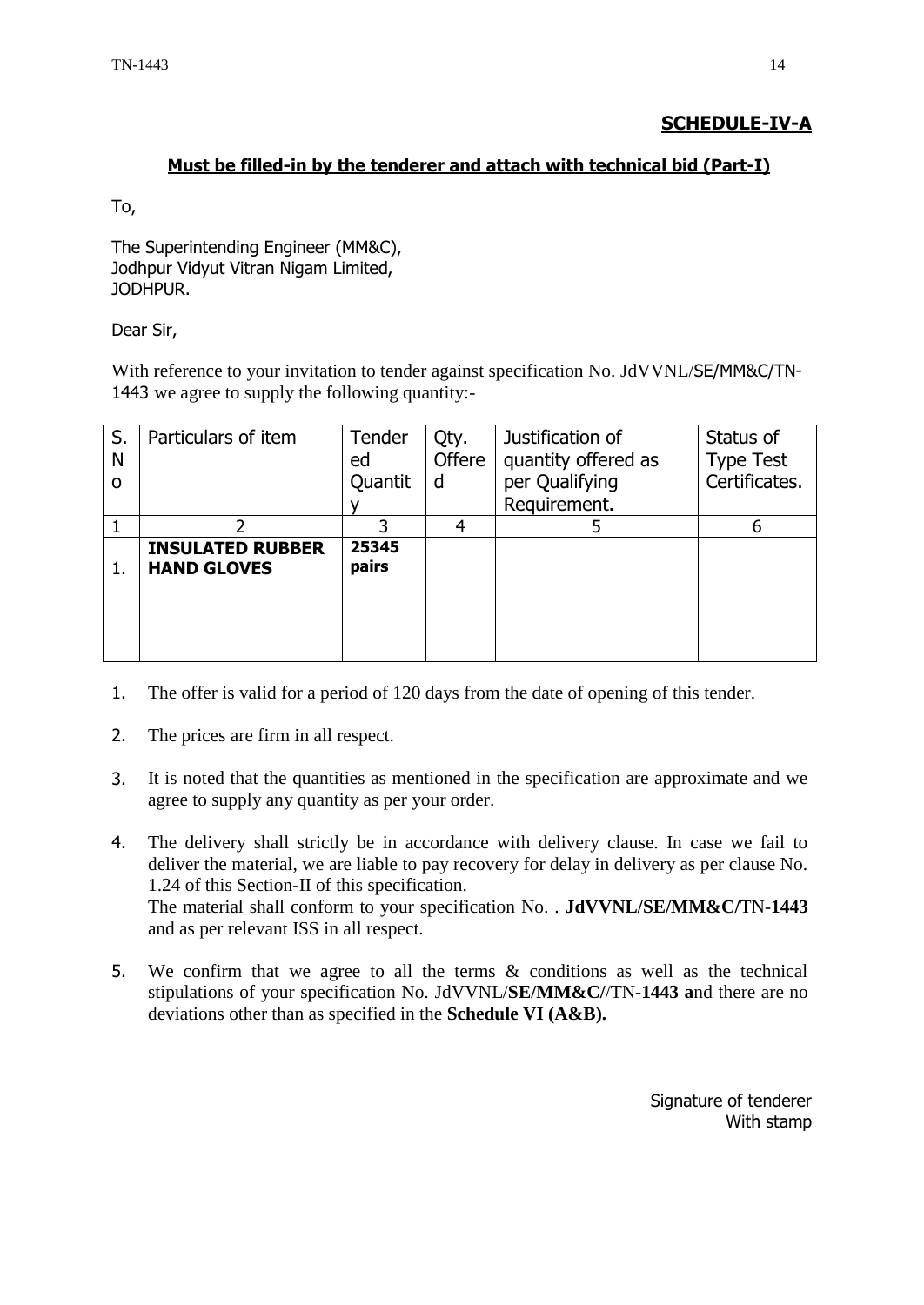## **SCHEDULE-V**

## **GUARANTEED TECHNICAL AND OTHER PARTICULARS OF INSULATED RUBBER HAND GLOVES UNDER TN-1443**

| S.<br>No.        | <b>PARTICULARS</b>                                                | TO BE FILLED BY THE BIDDER |
|------------------|-------------------------------------------------------------------|----------------------------|
| $\mathbf{1}$     | work<br>address<br>the<br>Name and<br><b>of</b><br>manufacturer.  |                            |
| 2.               | <b>GST Registration No.</b>                                       |                            |
| $\overline{3}$ . | Manufacturer Type designation                                     |                            |
| 4.               | Rated potential (rms)                                             |                            |
| 5.               | Minimum average thickness in mm                                   |                            |
| 6.               | Test potential                                                    |                            |
| 7.               | Maximum leakage current (r.m.s.) in mA                            |                            |
| 8.               | Standard specification to which<br>this<br>material shall conform |                            |
| 9.               | Whether material bears ISI certification<br>mark                  |                            |
| 10.              | S. No. of ISI license and its validity                            |                            |
| 11.              | Any other information                                             |                            |

Signature of the Bidder Name\_\_\_\_\_\_\_\_\_\_\_\_\_\_ Designation\_\_\_\_\_\_\_\_\_\_\_\_\_\_\_\_\_ Common authorized seal of bidder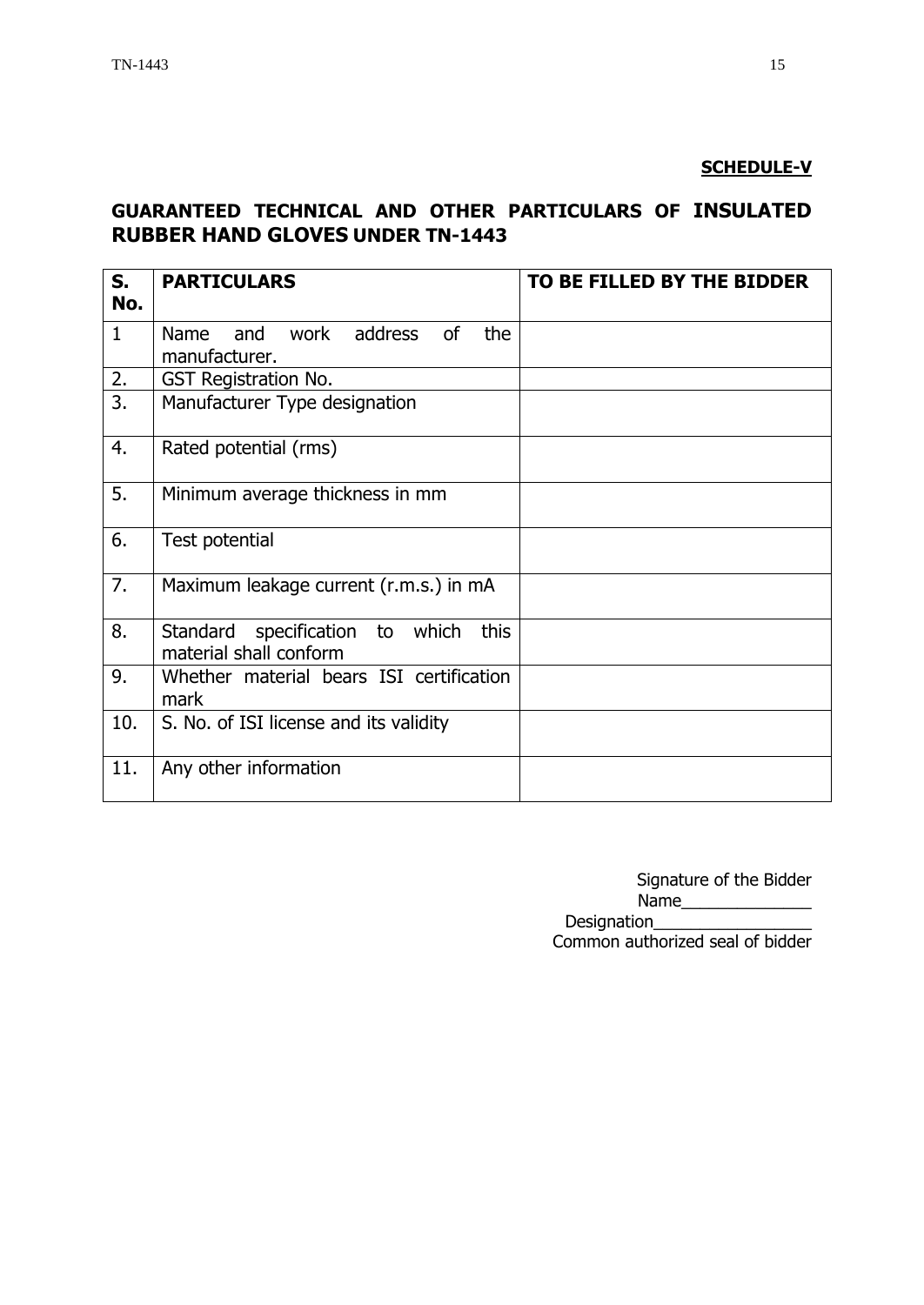**Schedule – VI (A)**

## **JODHPUR VIDYUT VITRAN NIGAM LIMITED**

## **A Govt. of Rajasthan Undertaking DEPARTURE/DEVIATION FROM TECHNICAL SPECIFICATION**

The bidder shall state under this schedule the departure from the Purchaser's specification in respect of technical is as under:-

S.No. Main Deviations from Technical Specification.

Certified that we agree to all the technical specification of the NIT except for the deviation to the extent indicated above.

> **(Signature)** Name & Designation with seal of the bidder.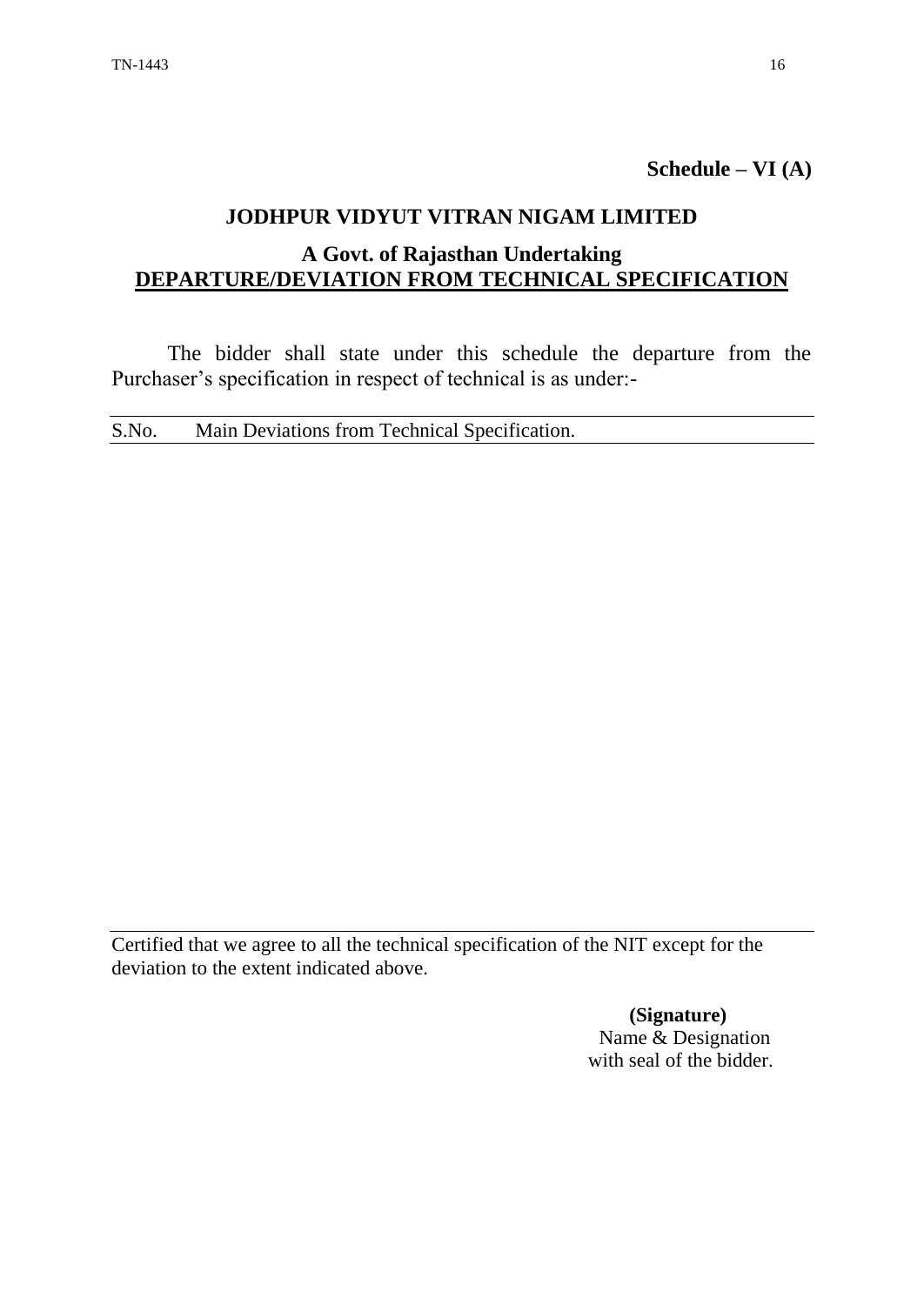**Schedule – VI (B)**

## **JODHPUR VIDYUT VITRAN NIGAM LIMITED**

## **A Govt. of Rajasthan Undertaking DEPARTURE FROM COMMERCIAL TERMS & CONDITIONS OF THE SPECIFICATION**

The bidder shall state under this schedule the departure from the Purchaser's specification in respect of Commercial terms & conditions:-

S.No. Main Deviations from Specification.

Certified that we agree to all the commercial terms & conditions as laid down in General Conditions of Contract to the specification except for the deviation to the extent indicated above.

> **(Signature)** Name & Designation with seal of the bidder.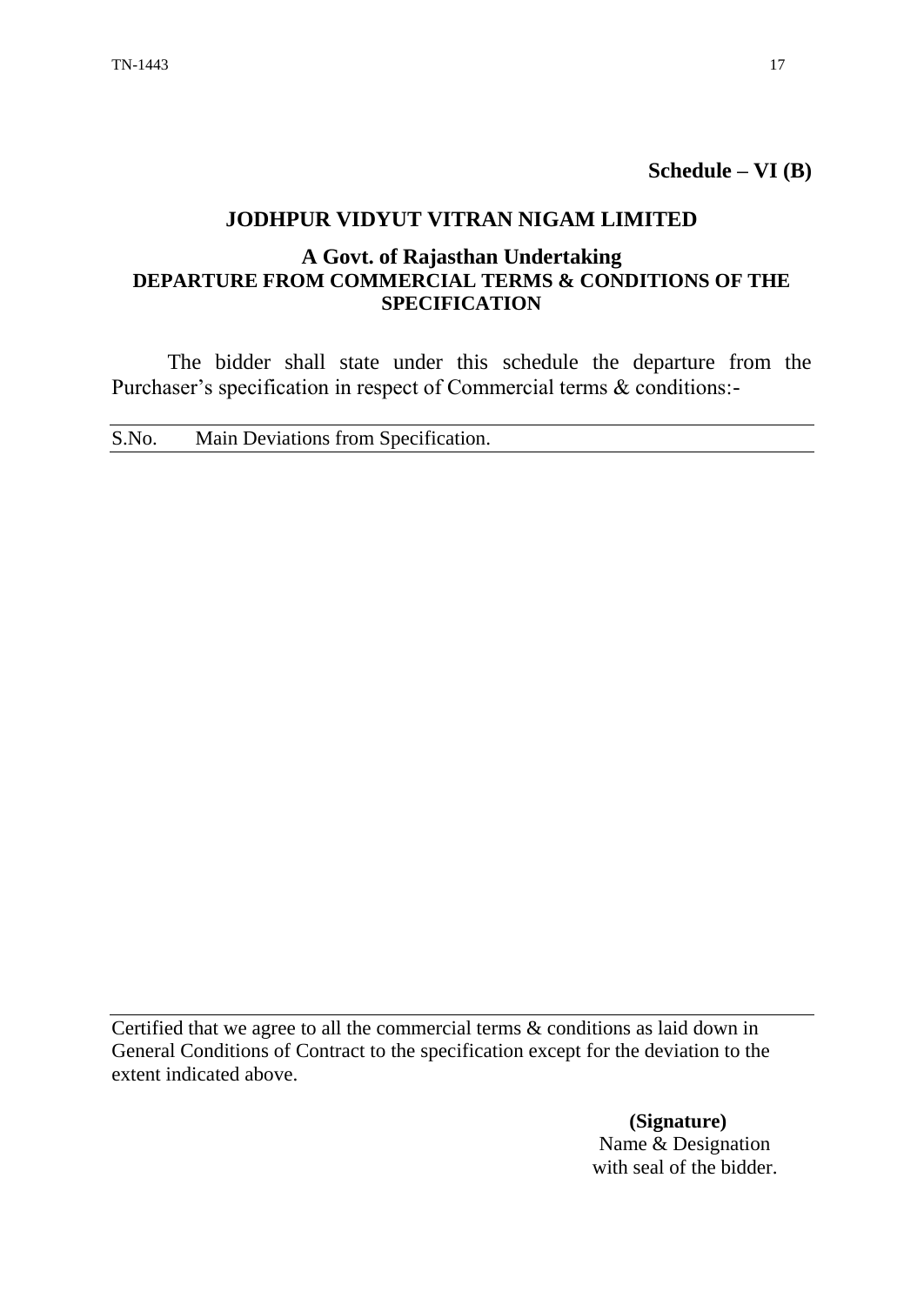## **JODHPUR VIDYUT VITRAN NIGAM LIMITED**

## **A Govt. of Rajasthan Undertaking**

## **LIST OF PAST SUPPLIES**

The bidder shall state under this schedule whether material and equipments, similar to those offered in the tender have been previously supplied by him. A list shall be given of such orders executed by him together with information regarding the names of purchasing organizations, quantities supplied and when the supplies were effected. This list should be in form given below:-

| S.No. Detailed particulars Qty in |        | Order No. Name & details           | Date of |
|-----------------------------------|--------|------------------------------------|---------|
| of items supplied Nos.            | & Date | of purchasing authority Completion |         |
|                                   |        |                                    |         |

| If executed partially<br>whether still<br>to be mentioned<br>to be executed<br>(Qty. in Nos.) |  | <b>Delivery</b><br>stipulated in<br>order | <b>Remarks</b> |
|-----------------------------------------------------------------------------------------------|--|-------------------------------------------|----------------|
|                                                                                               |  |                                           |                |

**Note:** Separate schedules are to be furnished by the bidder for past supply to the JVVNL/AVVNL/JdVVNL, other State Electricity Boards and other Departments /Organisations.

> (Signature) Name & Designation with seal of the bidder.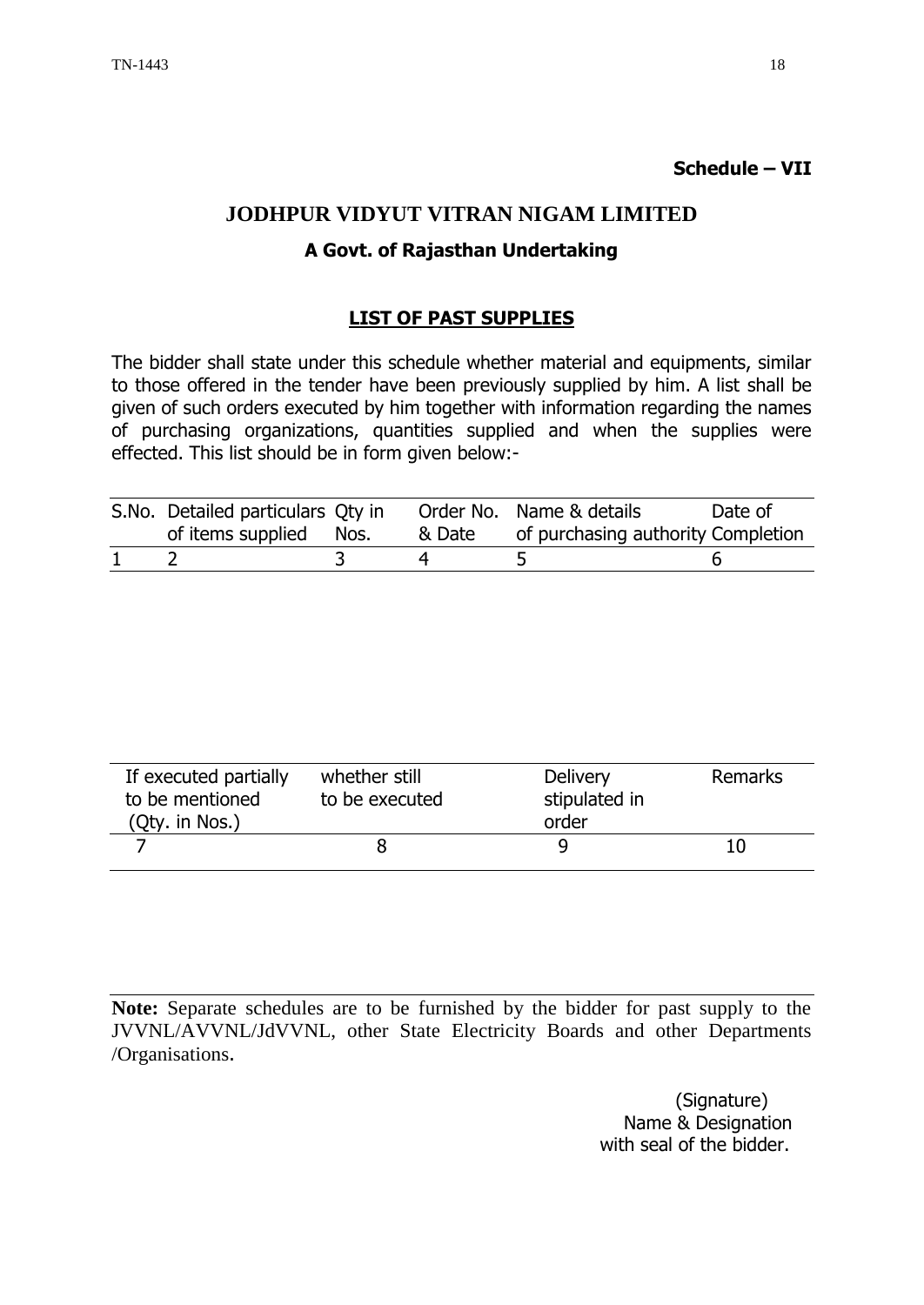#### **SCHEDULE-VIIA**

#### **TN-1443**

#### **TO WHOMSOEVER IT MAY CONCERN**

This is to certify that  $M/s$  have designed, manufactured/ fabricated ,tested and supplied similar item/higher rating of tendered material /equipments in last three financial years from the date of opening of Techno-Commercial bid to the Utilities/ Discoms/ Government Department, as detailed out below:

| S.N          | Financial | Detailed | Name and       | Order No. | Unit |          | Ordered |          | <b>Actual supplied</b> | Remark     |  |   |
|--------------|-----------|----------|----------------|-----------|------|----------|---------|----------|------------------------|------------|--|---|
| $\mathbf{o}$ | year in   | Particul | particulars of | & date    |      |          |         |          |                        | during the |  | S |
|              | which     | ars of   | purchasing     | against   |      |          |         |          | <b>Financial Year</b>  |            |  |   |
|              | material  | item(s)  | authority      | which     |      | Quantity | Value   | Quantity | Value                  |            |  |   |
|              | supplied  | supplied |                | item(s)   |      |          | (Rs)    |          | (Rs)                   |            |  |   |
|              |           |          |                | supplied  |      |          |         |          |                        |            |  |   |
|              |           | 3        |                |           | 6    |          | 8       |          | 10                     | 11         |  |   |
|              |           |          |                |           |      |          |         |          |                        |            |  |   |
|              |           |          |                |           |      |          |         |          |                        |            |  |   |
|              |           |          |                |           |      |          |         |          |                        |            |  |   |

| Signature,              | Signature and seal of C. |  |  |
|-------------------------|--------------------------|--|--|
| Name & Designation      | Name:                    |  |  |
| With Seal of the Bidder | Address:                 |  |  |
| Date                    |                          |  |  |
| Place                   | Membership No            |  |  |

Signature and seal of C.A.

The above particulars are true and correct based on explanations, records and books of accounts produced before us. Further the above certificate issued on the request of the company

**CA Firm (\_\_\_\_\_\_\_\_\_\_\_\_\_\_\_\_\_\_\_\_)**

**Note:- The C.A. certificate must be signed by the bidder and C.A. firm. The details i.e. address of C.A. & membership No. shall clearly be mentioned on C.A. certificate. In case C.A. certificate is not signed by the bidder/furnished without membership No. & address of C.A. then same may not be considered for which responsibility rests with the bidder.**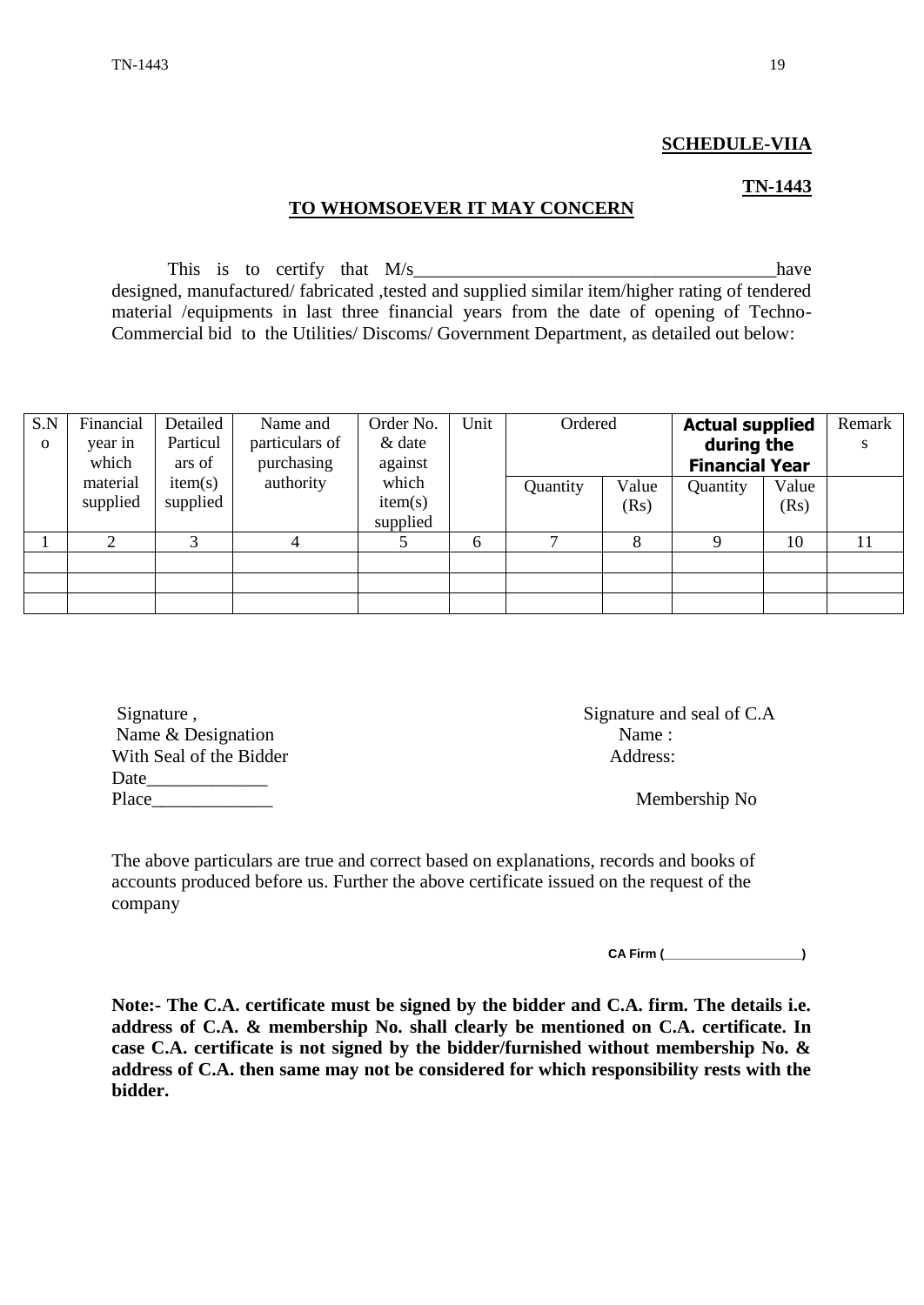## **SCHEDULE-VIII**

# **JODHPUR VIDYUT VITRAN NIGAM LIMITED**

## **DELIVERY SCHEDULE**

# PART-A

The delivery schedule of the material by the Purchaser is as mentioned hereunder:-

| S.No. | <b>Particular of material</b>       | <b>Delivery</b>                                                                                                                                              |
|-------|-------------------------------------|--------------------------------------------------------------------------------------------------------------------------------------------------------------|
|       | <b>INSULATED RUBBER HAND GLOVES</b> | Commencement period<br>shall be 30 days from the<br>date of receipt of purchase<br>order and entire supply<br>shall be completed in two<br>month thereafter. |

# PART-B

In case bidder deviates from the delivery schedule mentioned by the purchaser in Part-A then the delivery schedule of the material by the bidder shall be indicated/mentioned as under:-

| S.No.   Particular of material    |               |             | Commencement<br>delivery | and | monthly |
|-----------------------------------|---------------|-------------|--------------------------|-----|---------|
| <b>INSULATED</b><br><b>GLOVES</b> | <b>RUBBER</b> | <b>HAND</b> |                          |     |         |

(i) During the commencement period the contractual formalities shall be got completed.

> **Signature** Name & Designation With seal of the bidder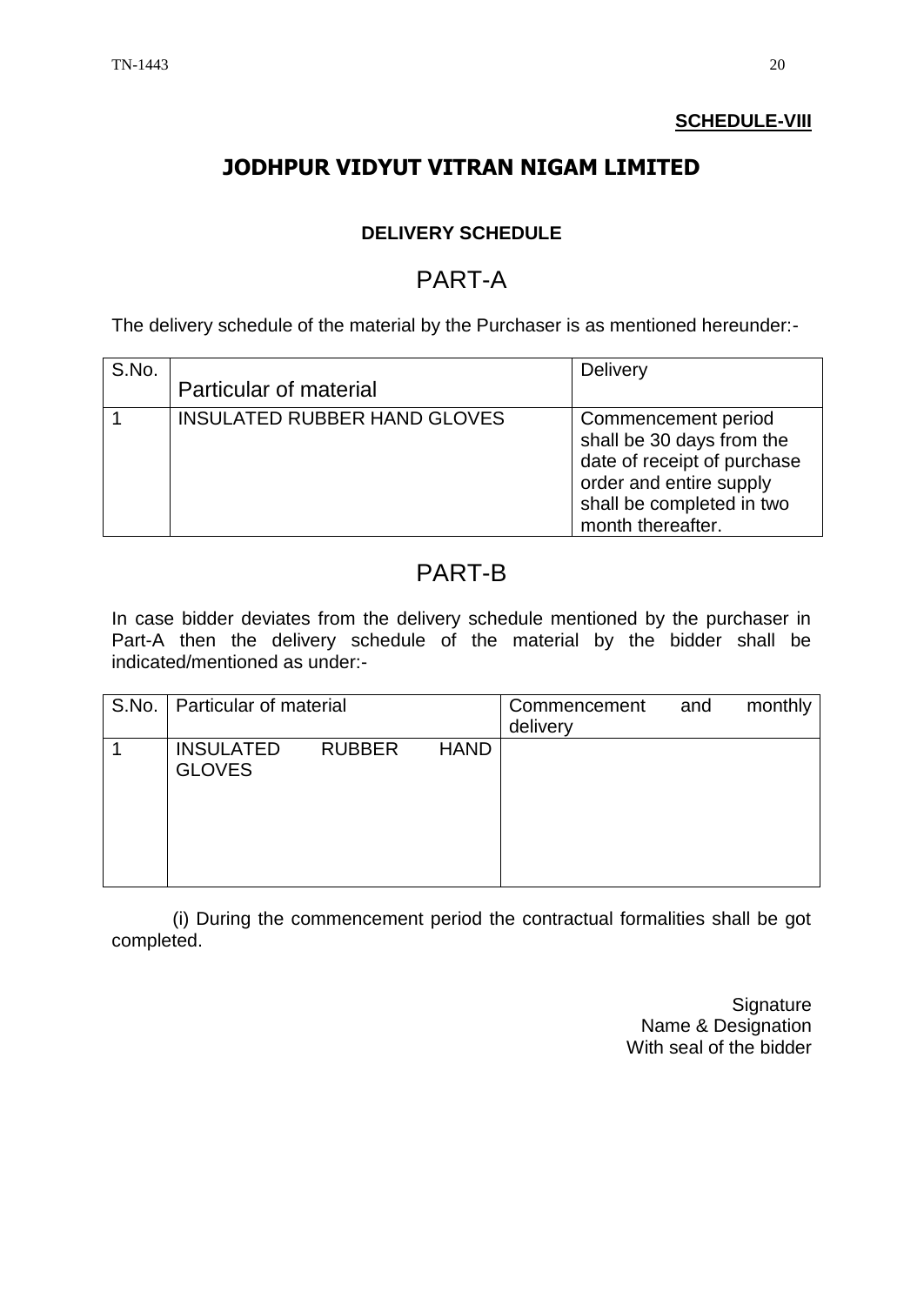## **Schedule – IX**

# **JODHPUR VIDYUT VITRAN NIGAM LIMITED A Govt. of Rajasthan Undertaking**

List of Equipments and Technical Hands Available with the Firm

(To be filled in by the bidders & enclosed with the bid)

Manufacturers and / or their authorized agents who are quoting against this bid are requested to furnish the following information along-with the bid. The Purchaser will have the discretion to ignore the bid without the under noted particulars and/or ignore the bid particulars.

- 1. Name and Address of Manufacturer.
- 2. Place where works exist.
- 3. Details of machinery particularly with B.H.P. of each item installed.
- 4. Details of staff employed in the works.
- 5. Date when started the manufacturing of item under reference.
- 6. List of items manufactured.
- 7. Literature and drawings of items manufactured showing their description, size, design and other important technical particulars.
- 8. Details of order so far, executed along with the names of organization to whom supplied.
- 9. Manufacturing capacity.
- 10.Is the workshop open for inspection by the representative of the board, if required?
- 11.Statement of financial resources and Banking Reference alongwith Balance-Sheet for previous two years.
- 12.Testing facilities available for the manufactured articles in the testing laboratory of works.
- 13.Whether the Firm is a small/medium/large scale industry.
- 14.Registration No. with :
	- i. Small Scale, National/State.
	- ii. DGTD
	- iii. State Industries Department.

 (Signature) Name & Designation with seal of the bidder.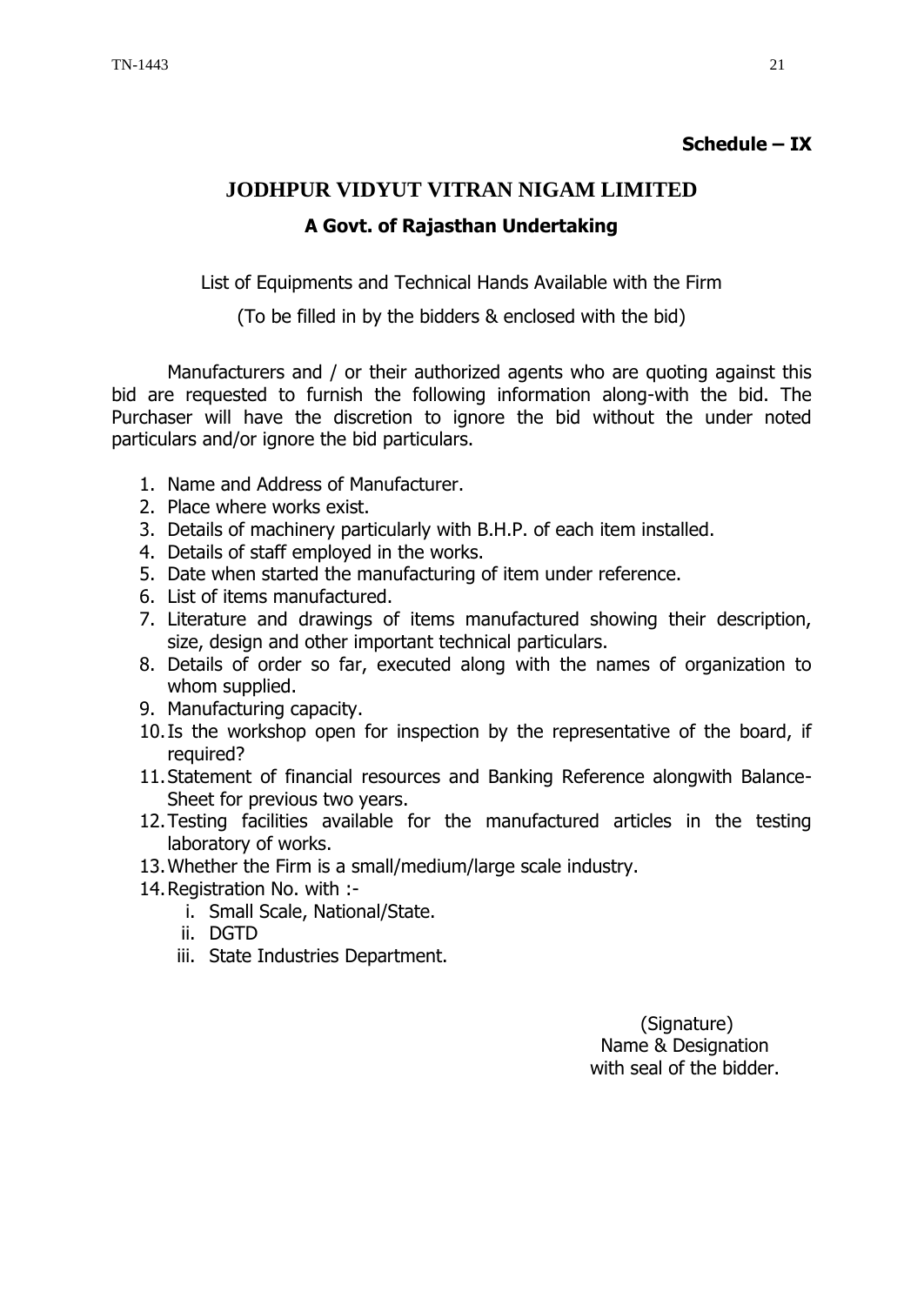

**Schedule - X**

**GENERAL PARTICULARS ABOUT THE TENDER IN BRIEF**

#### **JODHPUR VIDYUT VITRAN NIGAM LIMITED OFFICE OF THE SUPERINTENDING ENGINEER (MM&C) NEW POWER HOUSE INDUSTRIAL AREA, JODHPUR. TELEPHONE: 0291-2742223 / FAX:- 0291-2746539**

**Two Part Bid**

## **SPECIFICATION FOR SUPPLY OF TORCH INSULATED RUBBER HAND GLOVES UNDER SPECIFICATION NO.JdVVNL/SE/MM&C/ TN-1443**

| <b>LAST DATE AND TIME FOR BID</b>   | 13.06.2018 at 12.00 p.m.              |
|-------------------------------------|---------------------------------------|
| <b>SUBMISSION</b>                   |                                       |
| DATE AND TIME OF OPENING OF         | 13.06.2018 at 3.00 p.m                |
| <b>BID</b>                          |                                       |
| <b>BID SECURITY TO BE DEPOSITED</b> | General Bidder: Rs. 104518.00         |
|                                     | Sick Unit of Rajasthan: Rs. 52259.00  |
|                                     | SSI unit of Rajasthan: Rs. 26130.00   |
| COST OF THE SPECIFICATION           | Rs.2,950.00(non refundable)           |
| TENDER PROCESSING FEE               | Rs.1,000.00(non refundable)           |
| <b>VALIDITY</b>                     | <b>120 DAYS FROM THE NEXT DATE OF</b> |
|                                     | <b>OPENING OF TECHNO-COMMERCIAL</b>   |
|                                     | <b>BID</b>                            |

#### **VERY VERY IMPORTANT**

The bids not accompanied with qualification requirement, technical requirement indicated in the specification and other requirement given here under will be considered as incomplete offer and sufficient grounds for offer to be passed over:

- 1. Capacity, capability and competency proofing documents.
	- a. Capacity /orders of similar and higher rating of tendered equipment booked as on date of biding with type and rating and construction details of equipment for which order received be indicated.
	- b. Copy of purchase orders of Erstwhile RSEB /SEB`S / Electric Utilities / Govt.
- 2. Departments / Discom for similar or higher rating equipment latest executed.
- 3. Year wise past experience for last 5 years of similar or higher rating of tendered equipment.
- 4. The details of testing facilities available at the works and copies of latest type test certificates, carried out on similar ITEM.
- 5. Quality assurance plan.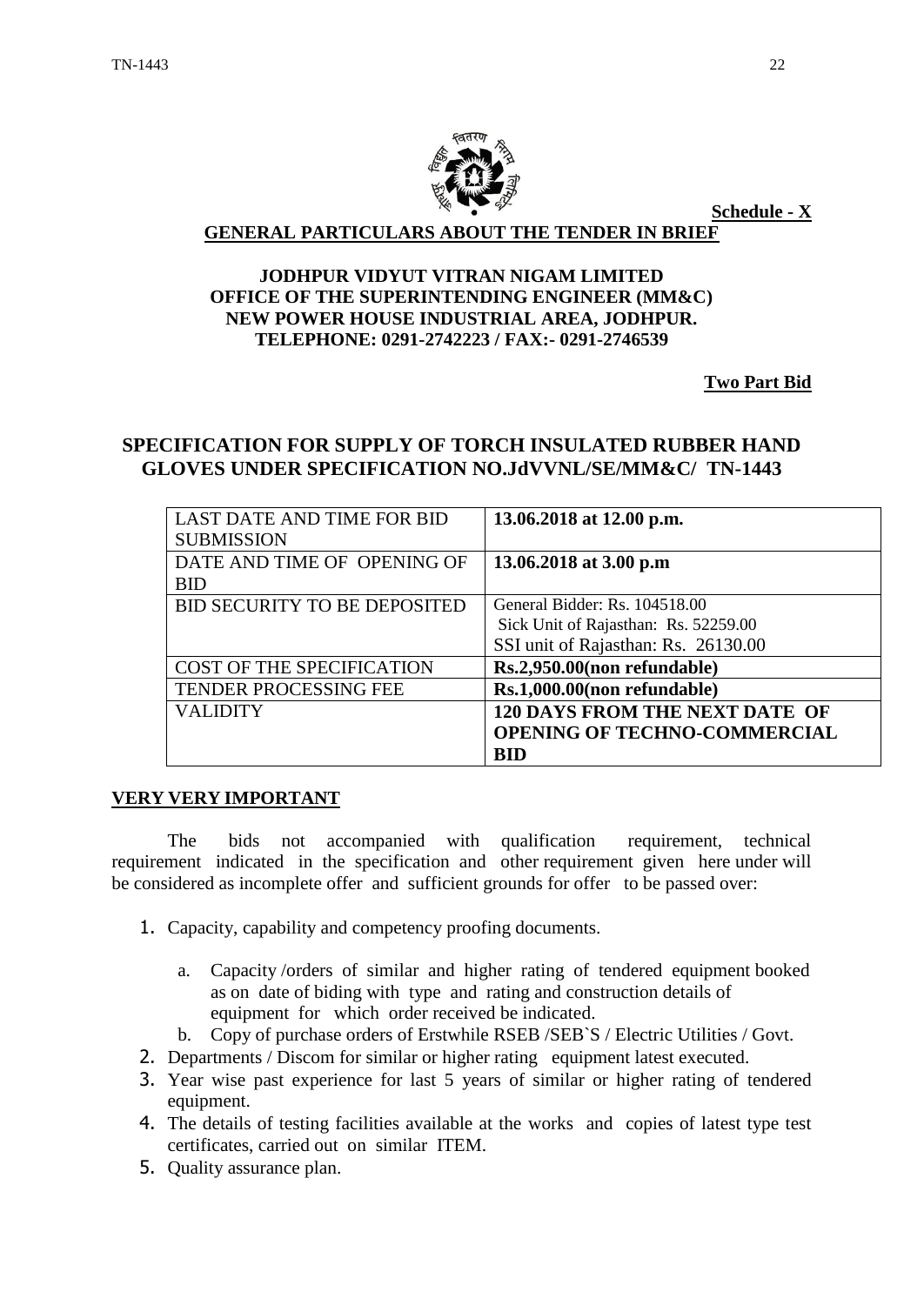- 6. Complete guaranteed technical particulars, out lines and general arrangement drawings along with Bill of Material.
- 7. Bids without Section-I, II, III & Schedules (I to X) shall be rejected.
- 8. Bids shall be furnished **through online**.
- 9. JdVVNL has the right to reject any offer on the basis of track record of poor performance in execution of previous order / equipment supplied /after sales service while evaluating the Techno-Commercial bid.
- 10.JdVVNL reserves the right to accept minor deviations in standard terms and conditions and also in technical and constructional features as specified in the technical specification **(Schedule-III).**
- 11.Deviation of any kind shall not be quoted in price bid, if found quoted, the same shall be ignored.
- 12.The following facilities are to be provided by the supplier at his own cost to the inspecting officer of Nigam (JdVVNL):-
- i. Suitable accommodation.
- ii. Local conveyance between arrival point, place of stay, works and departure point.

The supplier shall assist in arranging return ticket and reservation on the request of the inspecting officer for which the payment shall be made by the inspecting officer. In case of joint inspection, single or shared double room accommodation shall be provided.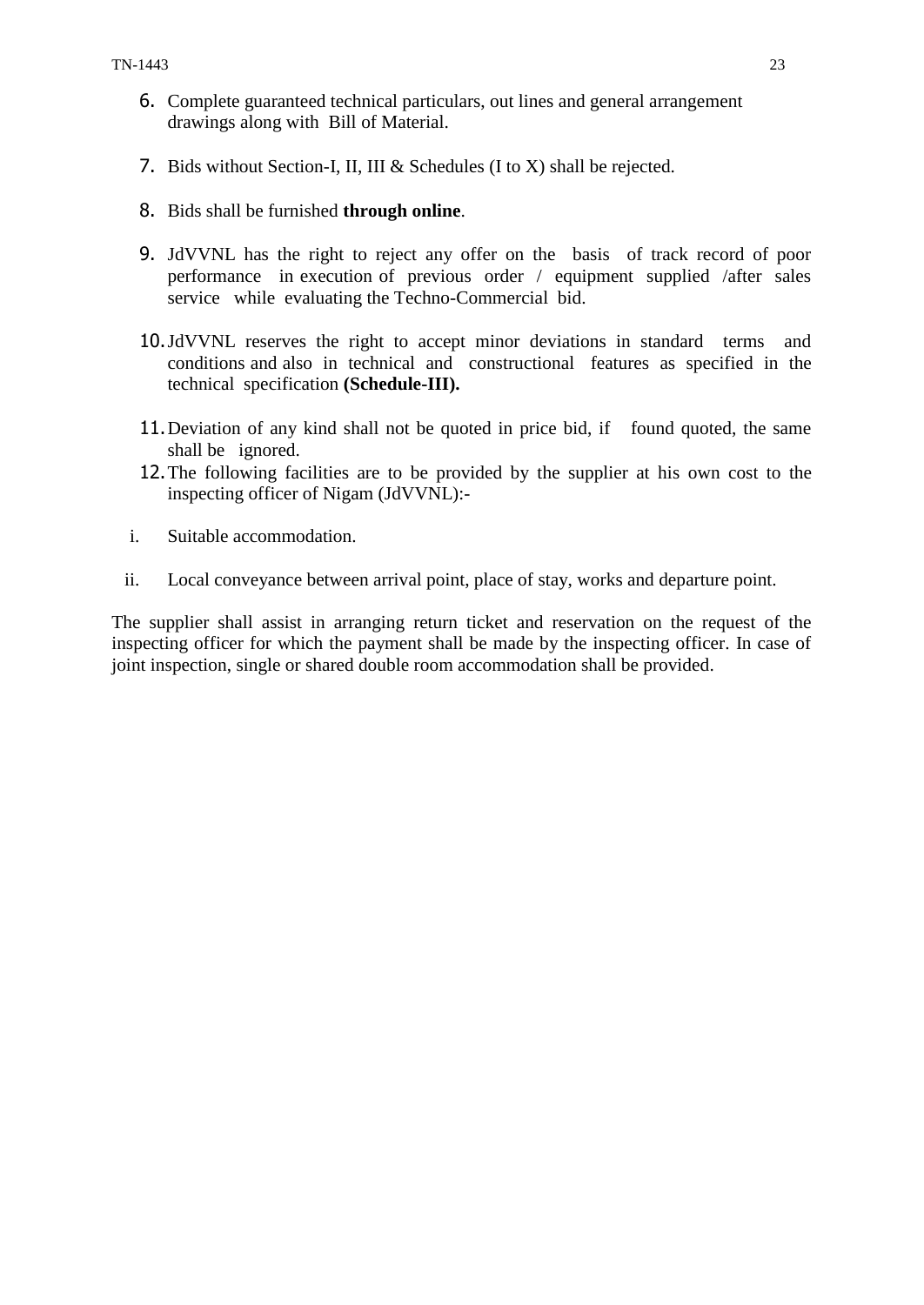## **Schedule – XI**

#### **Format of Affidavit (ON NON JUDICIAL STAMP OF RS. 100/-)**

|               | $S/\sigma$ |                                                                                  | Aged Yrs.                   |  |
|---------------|------------|----------------------------------------------------------------------------------|-----------------------------|--|
|               |            |                                                                                  | Proprietor/Partner/Director |  |
|               |            | do hereby solemnly affirm and declare that:                                      |                             |  |
|               |            |                                                                                  | has been issued             |  |
|               |            | acknowledgement of Entrepreneurial Memorandum Part II by the District Industries |                             |  |
| Centre        |            | The acknowledgement No. is                                                       |                             |  |
|               |            |                                                                                  |                             |  |
| items:        |            |                                                                                  |                             |  |
| Name of Items |            | Production Capacity (Yearly)                                                     |                             |  |
| (i)           |            |                                                                                  |                             |  |
| (ii)          |            |                                                                                  |                             |  |
| (iii)         |            |                                                                                  |                             |  |

- (iii)
- (iv)
- (v)

(b) My/Our above noted acknowledgement of Entrepreneurial Memorandum Part-II has not been cancelled or withdrawn by the Industries Department and that the enterprise is regularly manufacturing the above items.

(c) My/Our enterprise is having all the requisite plant and machinery and is fully equipped to manufacture the above noted items.

Place\_\_\_\_\_\_\_\_\_\_\_\_\_\_\_\_\_\_

Signature of Proprietor/Director Authorized Signatory With Rubber Stamp and date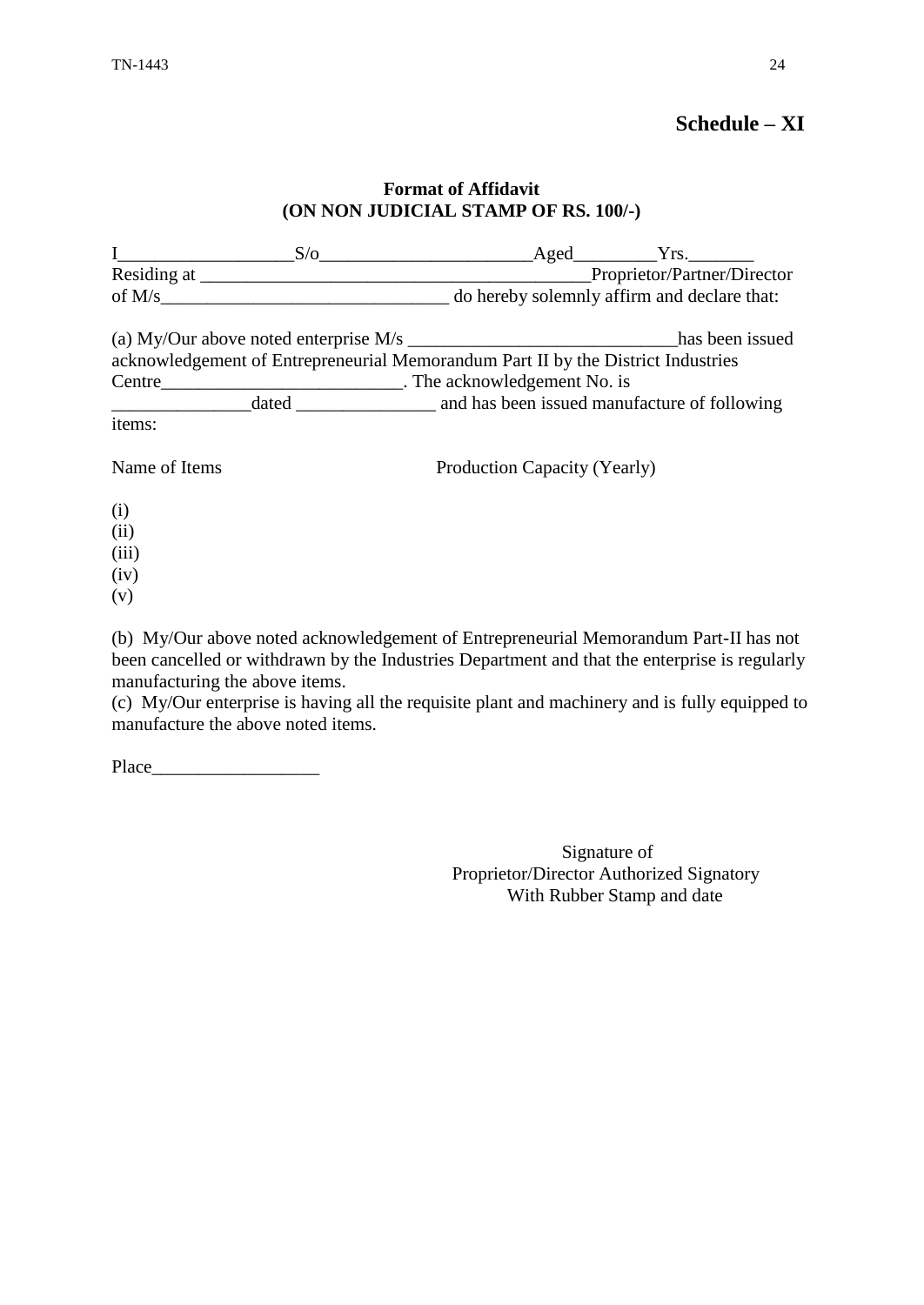## **GENERAL Amendments in GCC & ITB**

#### **1) Wherever EMD and Security Bank Guarantee (SBG), are appearing in the ITB, GCC & other Bidding Documents, same is hereby replaced by BID SECURITY as under:-**

#### **BID SECURITY**

Bid security shall be 2% **of the estimated value of subject matter of procurement put to bid.** In case of Small Scale Industries of Rajasthan it shall be 0.5% of the **quantity offered** for supply and in case of sick industries, other than Small Scale Industries, whose cases are pending with Board of Industrial and Financial Reconstruction, it shall be 1% of the value of bid. Every bidder, if not exempted, participating in the procurement process shall be required to furnish the bid security as specified in the notice inviting bids.

**In case SSI unit of Rajasthan quotes the less than the tendered quantity, then they are required to furnish Bid Security @ 0.5% of the value of the quantity offered by them, failing which bid shall be considered non-responsive.** 

The Bid Security amount (as applicable) to be paid by Demand Draft/Banker"s Cheque in favour of SR. AO (CASH & CPC), JDVVNL, Jodhpur (payable at Jodhpur) 342003 **upto 4.00 p.m. upto one WORKING day prior to schedule date of opening** of respective bid or Bank Guarantee, in specified format, of a scheduled bank in favour of Superintending Engineer (MM&C), JDVVNL, Jodhpur, be deposited to the Sr.Accounts Officer (MM&C), JDVVNL, New Power House, Industrial Area,Jodhpur-342003 **upto 4.00 p.m. upto one WORKING day prior to schedule date of opening** of respective bid and obtain a receipt/acknowledgement thereof. No other mode of deposit shall be accepted. At the time of depositing the Bid Security amount or Bank Guarantee, the bidder shall also furnish self attested and duly attested by Notary, the documentary evidence of SSI unit of Rajasthan or of sick unit (as applicable) along with affidavit as per schedule X on Non-Judicial Stamp of Rs. 100/-.

The Bank Guarantee against Bid Security be issued by Nationalized / Scheduled Bank. The same may be accepted after confirmation byissuing Bank. If any Bid Security Bank Guarantee not is proper format / not confirmed by the issuing Bank the same would not be accepted and the bidder would be immediately shorted out from bid process.

 The Micro, Small & Medium Scale Industries of Rajasthan and sick industries, other than Small Scale Industries, whose cases are pending before the Board of Industrial and Financial Reconstruction (BIFR) shall furnish self-attested documentary evidence duly attested by Notary to claim the above.

**2) Wherever Performance Bank Guarantee (PBG) and Composite Bank Guarantee (CBG) are appearing in the ITB, GCC & other Bidding Documents, same are hereby replaced by PERFORMANCE SECURITY as under:-**

#### **PERFORMANCE SECURITY**

(i) Performance security shall be solicited from all successful bidders except the department's of the State Government and undertakings, corporations, autonomous bodies, registered societies, co-operative societies which are owned or controlled or managed by the State Government and undertakings of the Central Government. However, a performance security declaration shall be taken from them. The State Government may relax the provision of performance security in particular procurement or any class of procurement.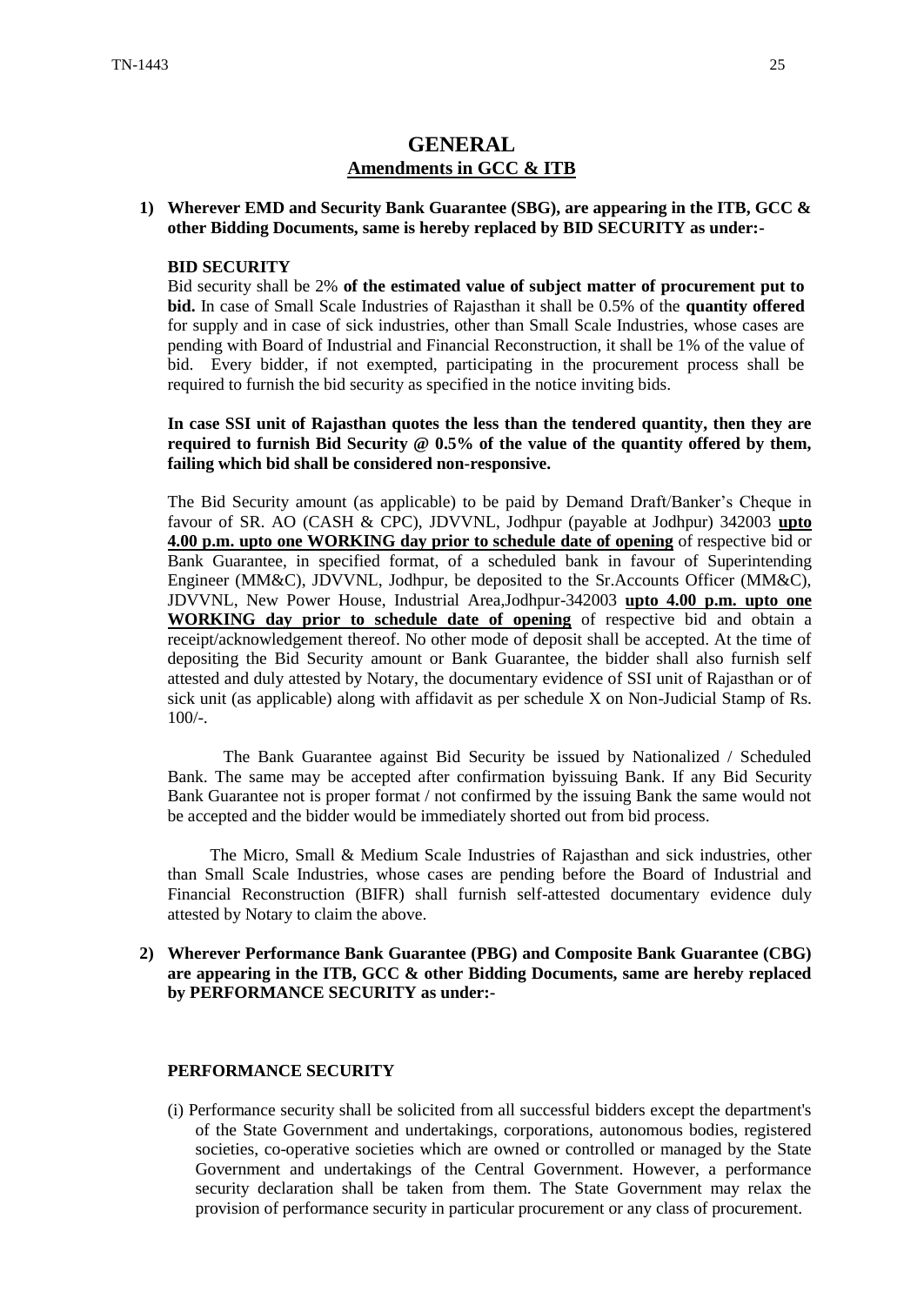(ii) Performance security from the successful bidder shall be **5%** of the amount of supply order (in case of established suppliers)/ **1%** of the amount of supply order (in case of Micro, Small & Medium scale industries of Rajasthan)/ **2%** of the amount of supply order (in case of sick industries) / **10%** of the amount of supply order (in case of other suppliers). In case of successful bidder, the amount of bid security may be adjusted in arriving at the amount of the performance security, or refunded if the successful bidder furnishes the full amount of performance security.

#### **3) VENDOR REGISTERATION**

**The relaxation/exemption given to the registered vendors of the Nigam in respect of EMD/SBG, wherever appearing in the ITB, GCC & other Bidding documents, are hereby WITHDRAWN.**

**4) The indirect taxes i.e. Excise Duty, Service Tax, VAT/CST, Entry Tax etc. mentioned in G.C.C., may now be read as G.S.T.**

#### **5) Due Date of payment:**

Payment shall be due and payable by the purchaser in accordance with the provision of the contract within a reasonable period from the date of receipt of each invoice by the contractor / supplier duly supported by a certificate of the Engineer. The purchaser will take all possible effort to make payment to the contractor / supplier generally on **45th day** after receipt of duly verified challans / receipts / bill in the office of paying authority (Sr. Accounts Officer (Cash &CPC) Jodhpur Discom, Jodhpur / Concerned Circle Accounts Officer) and completion of contractual formalities. But in case of delay in payment the purchaser shall not be liable to pay any interest on the outstanding amount to the contractor / supplier.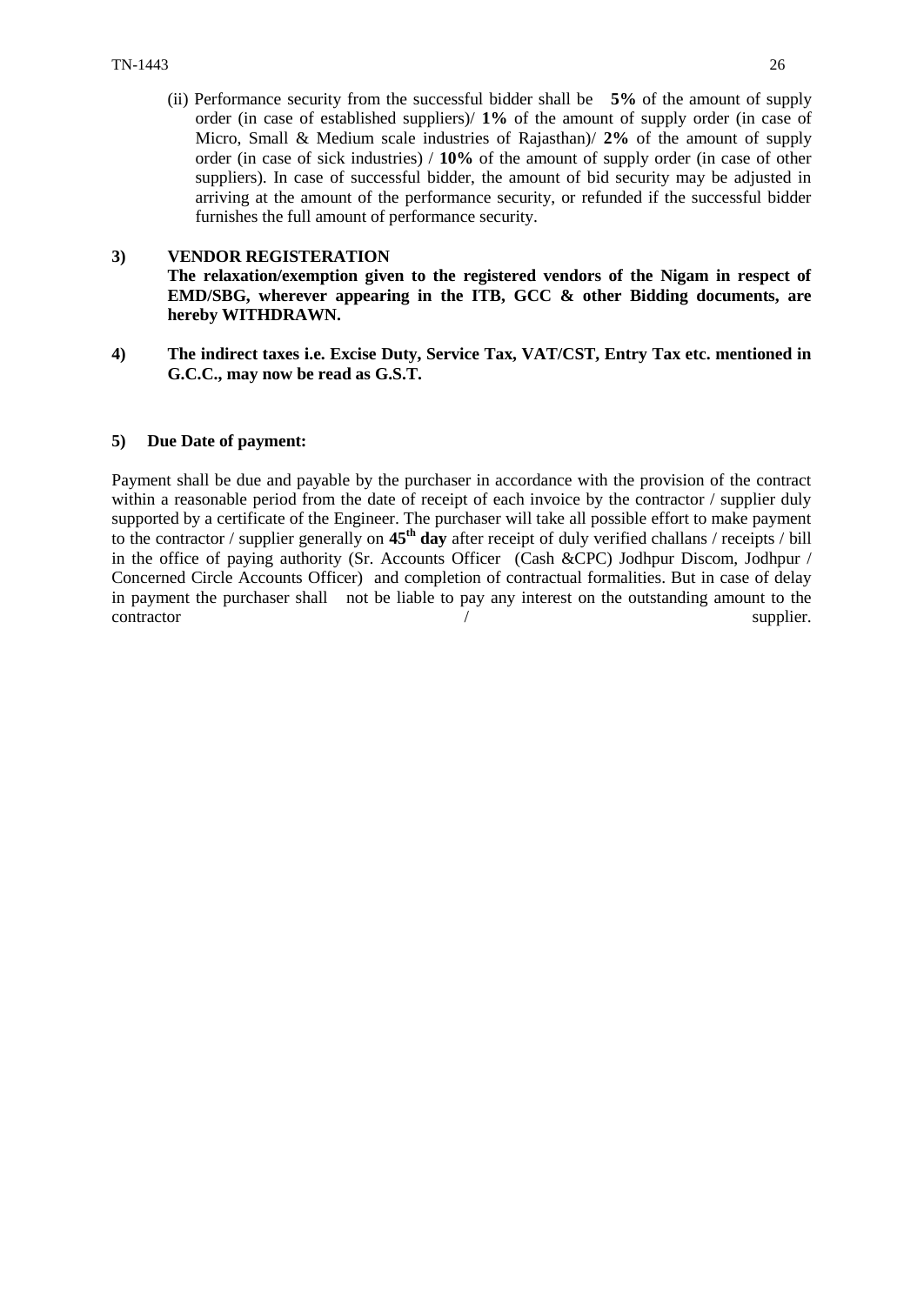APPENDIX-A

Bank Guarantee No. **\_\_\_\_\_\_**.

Security Amount : \_\_\_\_\_\_\_\_.

Issued on dated : \_\_\_\_\_\_\_\_. Valid upto :  $\qquad \qquad$ .

Claim upto / Grace period: \_\_\_\_\_\_\_\_\_.

# **PERFORMA OF BANK GUARANTEE FOR BID**

# **SECURITY**

(Bank Guarantee in lieu of bid Security on non-judicial Stamp Paper of Rajasthan State of 0.25% of the B.G. value or Rs.25,000/-, whichever is less)

To,

The Superintending Engineer (MM&C), Jodhpur Vidyut Vitaran Nigam Limited, Jodhpur.

- 1. Whereas \_\_\_\_\_\_\_\_\_\_\_\_\_\_\_\_\_\_\_\_ (name of the Bidder) (hereinafter called "the Bidder") has submitted its bid dated \_\_\_\_\_\_ (date of submission of bid) for \_\_\_\_\_\_\_\_\_ (name of contract/ name of the material with Bid no. / TN No. ) (hereinafter called 'the Bid").
- 2. KNOW ALL PEOPLE by these presents that WE \_\_\_\_\_\_\_\_\_\_\_\_ (name and address of branch of Bank ) of \_\_\_\_\_\_\_\_\_ (name of country), having our registered office at \_\_\_\_\_\_\_\_\_\_\_\_\_\_\_\_\_\_\_\_\_\_ (addresses of bank) (hereinafter called "the Bank"), are bound unto \_\_\_\_\_\_\_\_\_\_\_\_\_\_\_\_\_\_\_\_\_ (name of Purchaser) (hereinafter called "the Purchaser") in the sum of Rs.  $*$ \_\_\_\_\_\_\_\_\_\_\_\_\_\_\_\_\_ for which payment well and truly to be made to the said Purchaser, the Bank binds itself, its successors, and assigns by these presents sealed with the Common Seal of the said Bank this \_\_\_\_\_\_\_ day of \_\_\_\_\_\_ 20\_\_\_\_.
- 3. THE CONDITIONS of this obligation are :
	- i. If the bidder withdraws its Bid during the period of bid validity specified by the Bidder in the Bid Form; or
	- ii. If the bidder refuses to accept the correction of error in his Bid; or
	- iii. If the bidder, having been notified of the acceptance of its Bid by the purchaser during the period of bid validity:
	- a.Fails or refuses to execute the Contract Agreement within the time specified in purchase / work order, if required, or
	- b. Fails or refuses to furnish the performance security within the time specified in purchase / work order in accordance with the GCC, or
	- c.Fails to commence supply of goods or services or execute work as per purchase / work order within time specified.
	- iv. If the bidder breaches any provision of the Code of integrity specified in the RTPP Act and Chapter VI of the RTPP Rules.
- 4. We undertake unconditionally and irrevocably to guarantee as primary obligator and not as surety merely to pay to the purchaser a sum of Rs. \_\_\_\_\_\_\_\_\_\_\_ (in words Rs.

\_\_\_\_\_\_\_\_\_\_\_\_\_\_\_\_\_\_\_\_\_\_\_\_\_\_\_\_\_\_\_\_\_\_\_\_\_\_) upon receipt of its first written demand, without the purchaser having to substantiate its demand, provided that in its demand the Purchaser will note that the amount claimed by it is due to it owing to the occurrence of one or all of the above three conditions specifying the occurred condition or conditions.

5. The decision of the Superintending Engineer (MM&C), Jodhpur Vidyut Vitaran Nigam Limited, Jodhpur shall be final whether breach has been committed on the right to demand the amount of guarantee from us which has accrued to the purchaser.